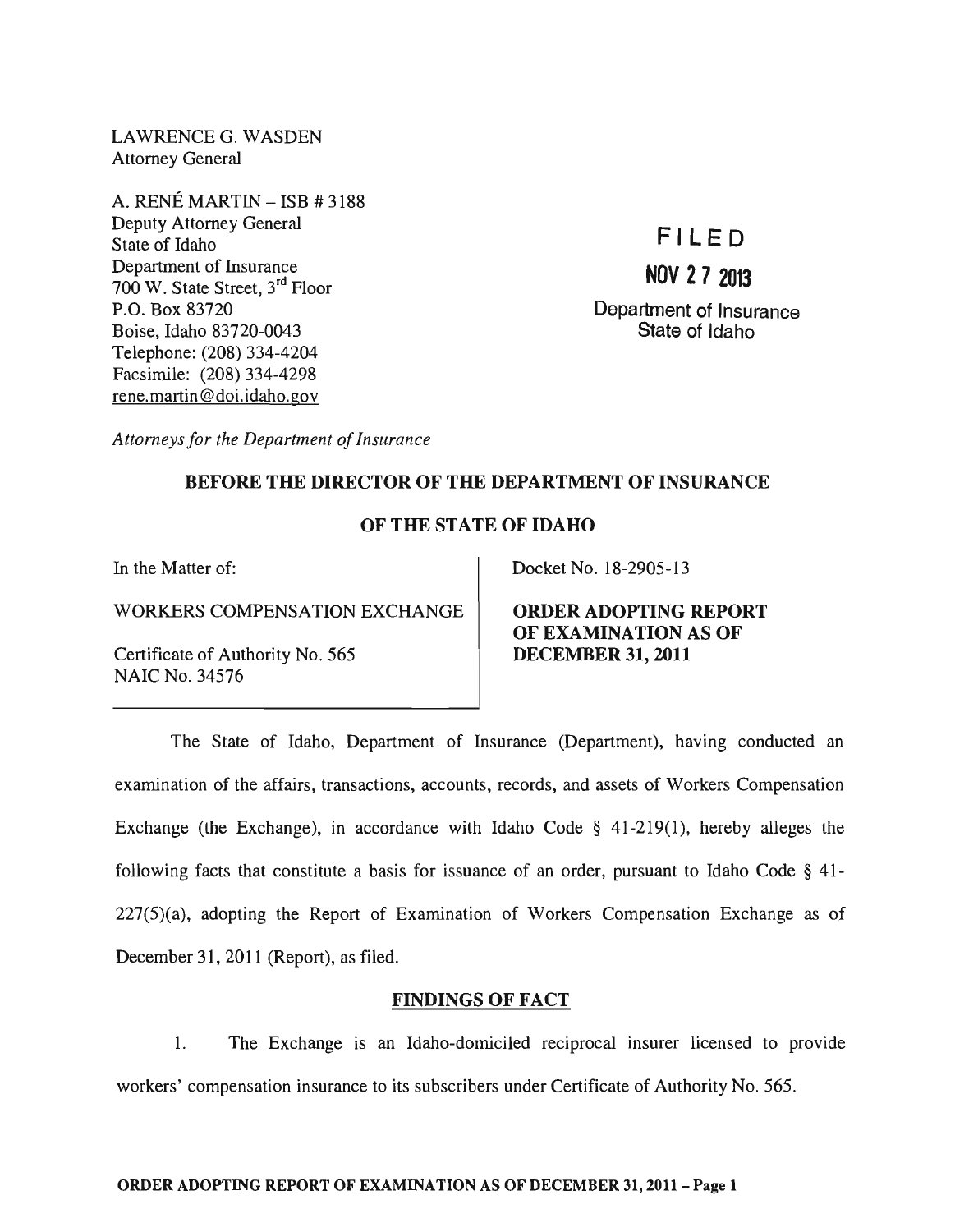2. The Department completed an examination of the Exchange pursuant to Idaho Code  $\S$  41-219(1) on or about November 4, 2013. The Department's findings are set forth in the Report.

3. Pursuant to Idaho Code § 41-227(4), a copy of the Report, verified under oath by the Department's examiner-in-charge, was filed with the Department on November 4,2013, and a copy of such verified Report was transmitted to the Exchange on the same date. A copy of the verified Report is attached hereto as Exhibit "A."

4. On or about November 4, 2013, the Department received a Waiver signed by Todd Blake, Attorney-in-Fact for the Exchange. By execution of such Waiver, a copy of which is attached hereto as Exhibit "B," the Exchange consented to the immediate entry of a final order by the Department's Director (Director) adopting the Report without any modifications; waived its right to make a written submission or rebuttal to the Report; and waived its right to request a hearing and to seek reconsideration or appeal from the Director's final order.

5. No written submissions or rebuttals, pursuant to Idaho Code § 41-227(4), with respect to any matters contained in the Report were received by the Department from the Exchange.

#### CONCLUSIONS OF LAW

6. Idaho Code § 41-227(5)(a) provides that "[w]ithin thirty (30) days of the end of the period allowed for the receipt of written submissions or rebuttals, the director shall fully consider and review the report, together with any written submissions or rebuttals and relevant portions of the examiner's work papers" and shall enter an order adopting the report of examination as filed or with modifications or corrections.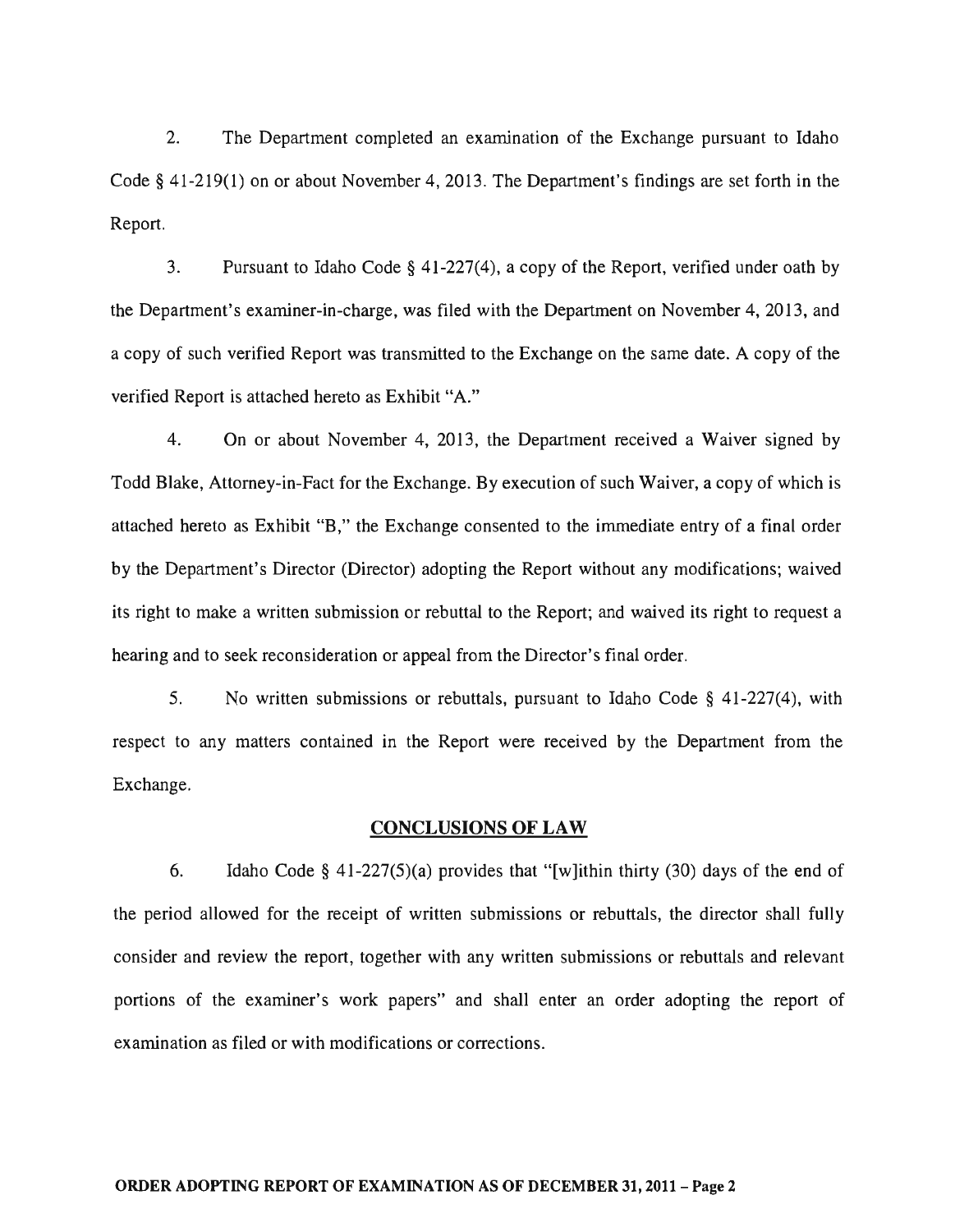7. Having fully considered the Report, the Director concludes that the Exchange is in compliance with the requirements of the Idaho Insurance Code.

#### ORDER

NOW, THEREFORE, based on the foregoing, IT IS HEREBY ORDERED that the Report of Examination of Workers Compensation Exchange as of December 31, 2011, is hereby ADOPTED as filed, pursuant to Idaho Code § 41-227(5)(a).

IT IS FURTHER ORDERED, pursuant to Idaho Code § 41-227(8), that the adopted Report is a public record and shall be exempt from the exemptions from disclosure provided in chapter 3, title 9, Idaho Code.

IT IS FURTHER ORDERED, pursuant to Idaho Code  $\S$  41-227(6)(a), that, within thirty (30) days of the issuance of the adopted Report, the Exchange shall file with the Department's Deputy Chief Examiner affidavits executed by each of its trustees stating under oath that they have received a copy of the adopted Report and related orders.

IT IS SO ORDERED. DATED this  $ZT^{\underline{\pi\mu}}$  day of November, 2013.

STATE OF IDAHO

DEPARTMENT OF INSURANCE

WILL Director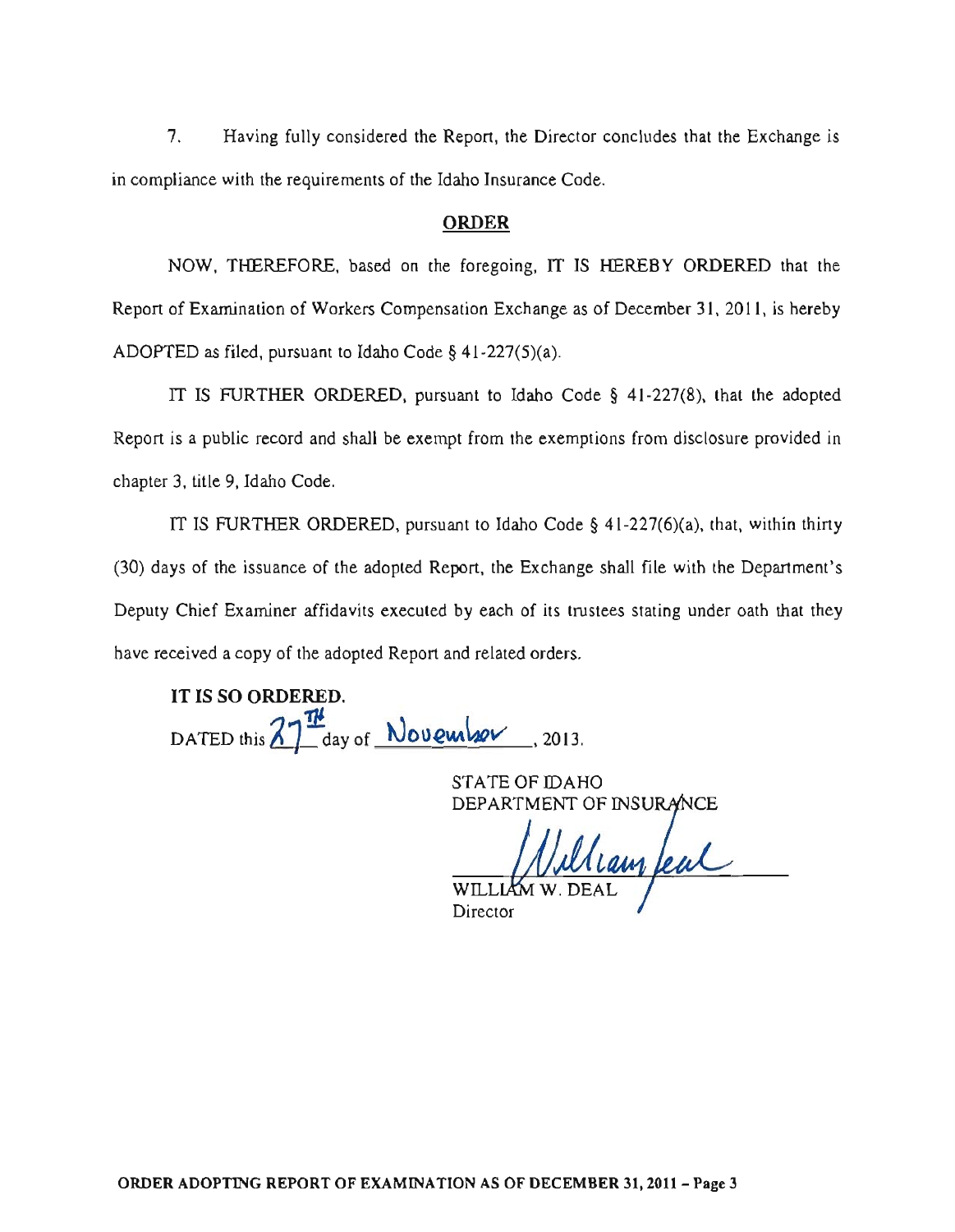# CERTIFICATE OF SERVICE

I HEREBY CERTIFY that, on this  $27th$  day of  $10th$  *lowe unber*, 2013, I caused a true and correct copy of the foregoing ORDER ADOPTING REPORT OF EXAMINATION AS OF DECEMBER 31, 2011 to be served upon the following by the designated means:

Workers Compensation Exchange Attn: Todd Blake, Attorney-in-Fact 1901 Idaho Street Lewiston, ID 83501

Georgia Siehl, CPA, CFE Bureau Chief / Chief Examiner Idaho Department of Insurance 700 W. State Street, 3rd Floor Boise, ID 83720-0043 georgia.siehl@doi.idaho. gov



first class mail certified mail I hand delivery  $\boxtimes$  email

Teresa *iu,* Jones <u>field a fone</u>,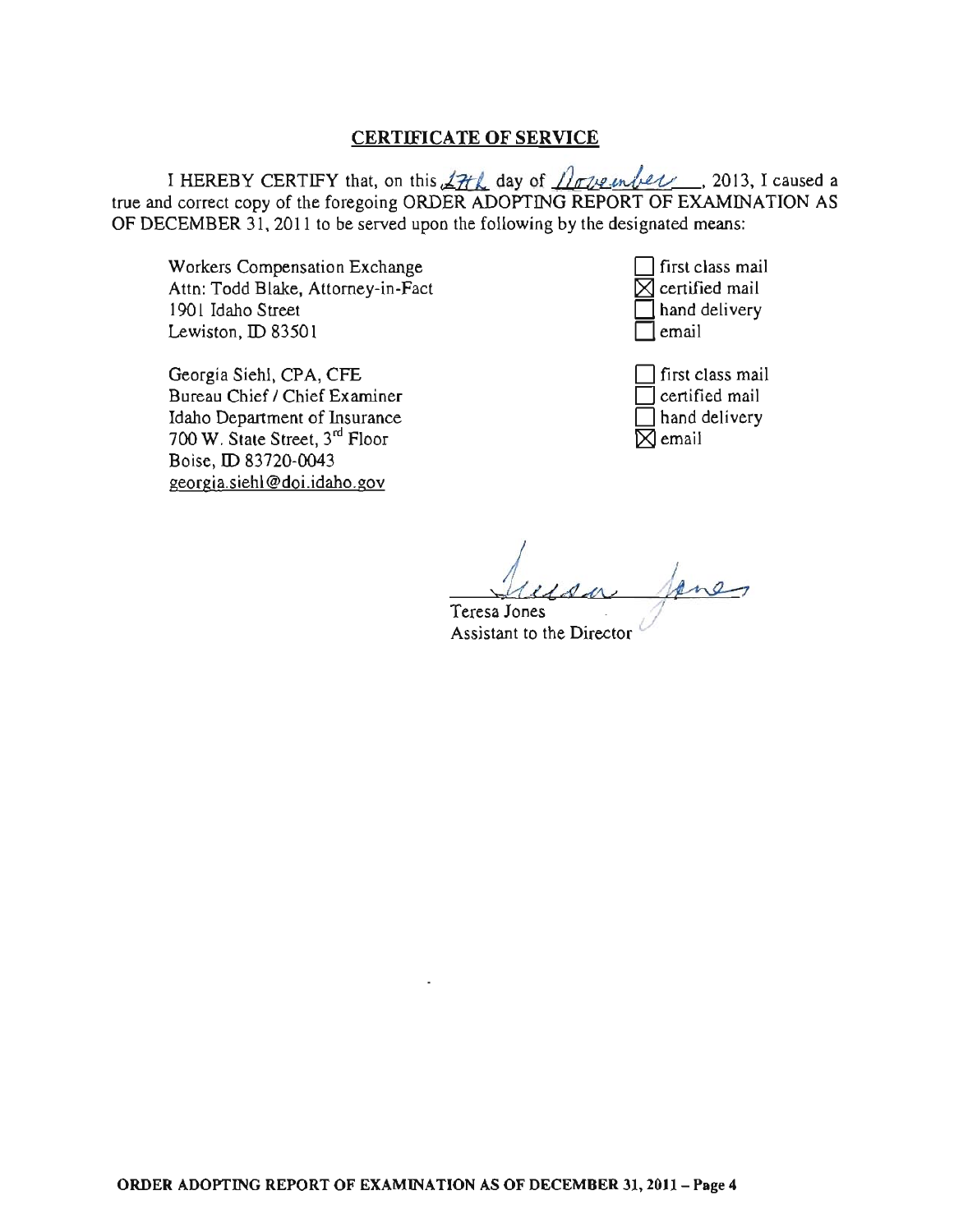# DEPARTMENT OF INSURANCE

# STATE OF IDAHO



# REPORT OF EXAMINATION

of the

# WORKERS COMPENSATION EXHANGE

(NAIC Company Code 34576)

as of

December 31, 2011

| <b>EXHIBIT</b> |  |
|----------------|--|
|                |  |
|                |  |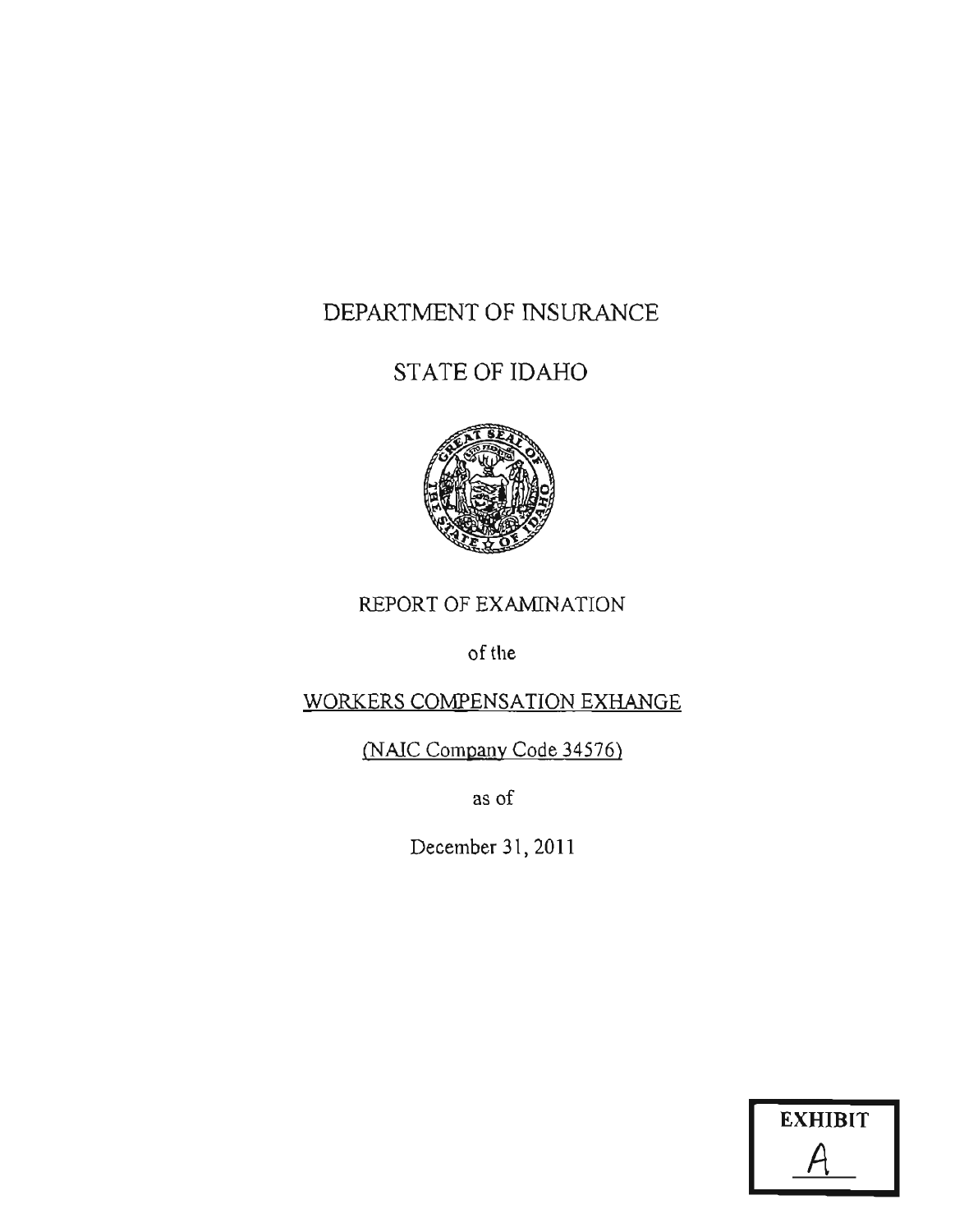|                                                                               | Page           |
|-------------------------------------------------------------------------------|----------------|
|                                                                               | 1              |
|                                                                               | $\overline{2}$ |
|                                                                               | $\overline{2}$ |
|                                                                               | $\overline{2}$ |
|                                                                               | 3              |
|                                                                               | 3              |
|                                                                               | 4              |
|                                                                               | $\overline{4}$ |
|                                                                               | 4              |
|                                                                               | 4              |
|                                                                               | 4              |
|                                                                               | 5              |
|                                                                               | 5              |
|                                                                               | 5              |
|                                                                               | 5              |
|                                                                               | 6              |
|                                                                               | 6              |
|                                                                               | $\overline{7}$ |
|                                                                               | 7              |
|                                                                               | 8              |
|                                                                               | 8              |
|                                                                               | 8              |
|                                                                               | 8              |
|                                                                               | 9              |
|                                                                               | 9              |
|                                                                               | 9              |
|                                                                               | 9              |
|                                                                               | 9              |
|                                                                               | 9              |
|                                                                               | 9              |
|                                                                               | 10             |
|                                                                               | 11             |
| Balance Sheet as of December 31, 2011                                         | 12             |
|                                                                               | 13             |
| Capital and Surplus Account, for the Year Ending December 30, 2011            | 13             |
| Reconciliation of Capital and Surplus, December 31, 2006 to December 31, 2011 | 14             |
|                                                                               | 15             |
|                                                                               | 15             |
|                                                                               | 16             |
|                                                                               |                |

# **TABLE OF CONTENTS**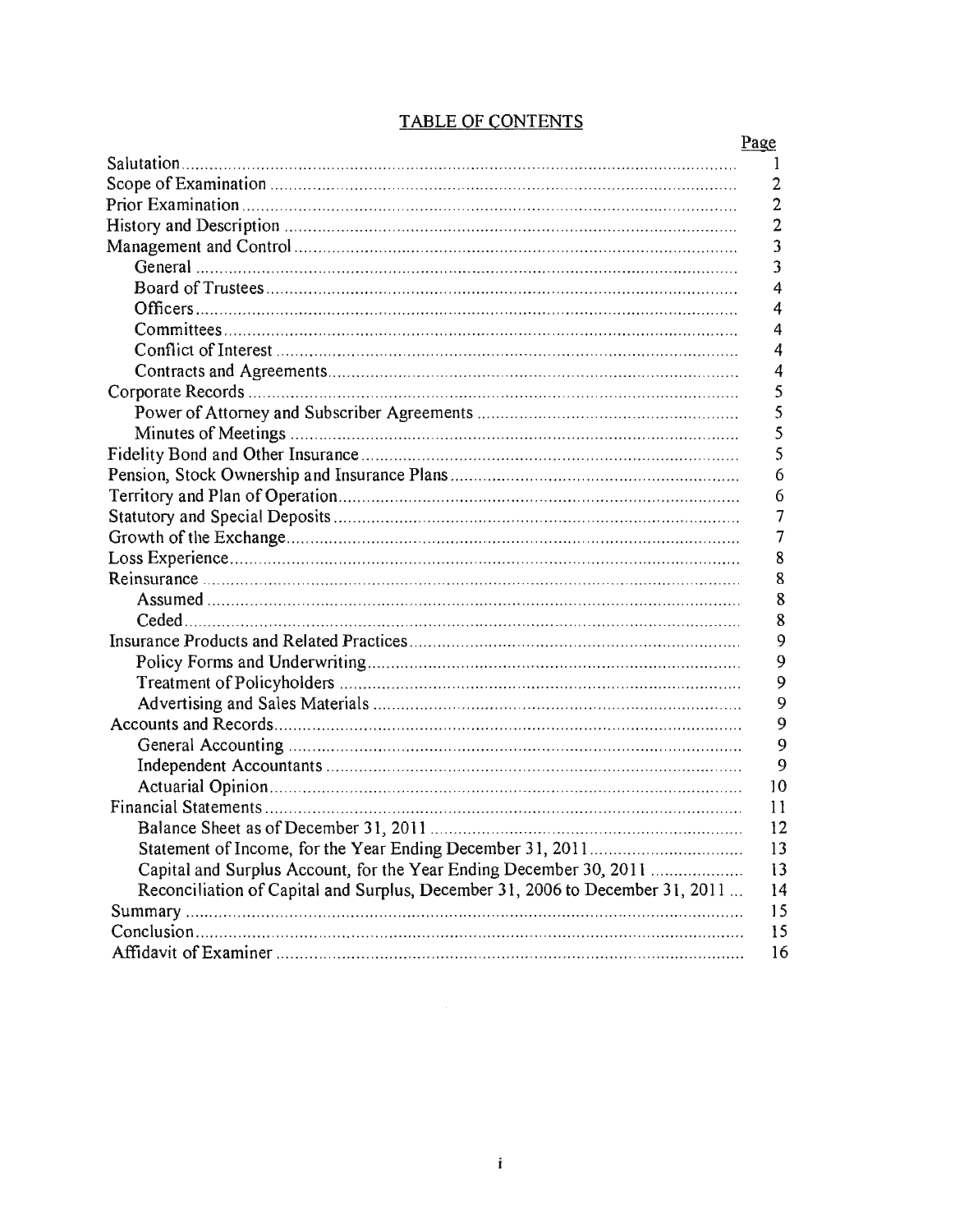# *Stale of Idaho*  **DEPARTMENT OF INSURANCE**

C. L. "BUTCH" OTTER Governor

700 West State Street, 3rd Floor P.O. Box 83720 Boise, Idaho 83720·0043 Phone (208)334-4250 FAX # (208)334-4398

WILLIAM W. DEAL **Director** 

Boise, Idaho November 4,2013

The Honorable William W. Deal Director of Insurance State of Idaho 700 West State Street Boise, Idaho 83720

Dear Director:

Pursuant to your instructions, in compliance with Section 41-219(1), Idaho Code, and in accordance with the practices and procedures promulgated by the National Association of Insurance Commissioners (NAIC), we have conducted an examination as of December 31,2011, of the financial condition and corporate affairs of:

> Workers Compensation Exchange 1901 Idaho Street Lewiston. Idaho 83501

hereinafter referred to as the "Exchange," at its offices in Lewiston, Idaho. The following Report of Examination is respectfully submitted.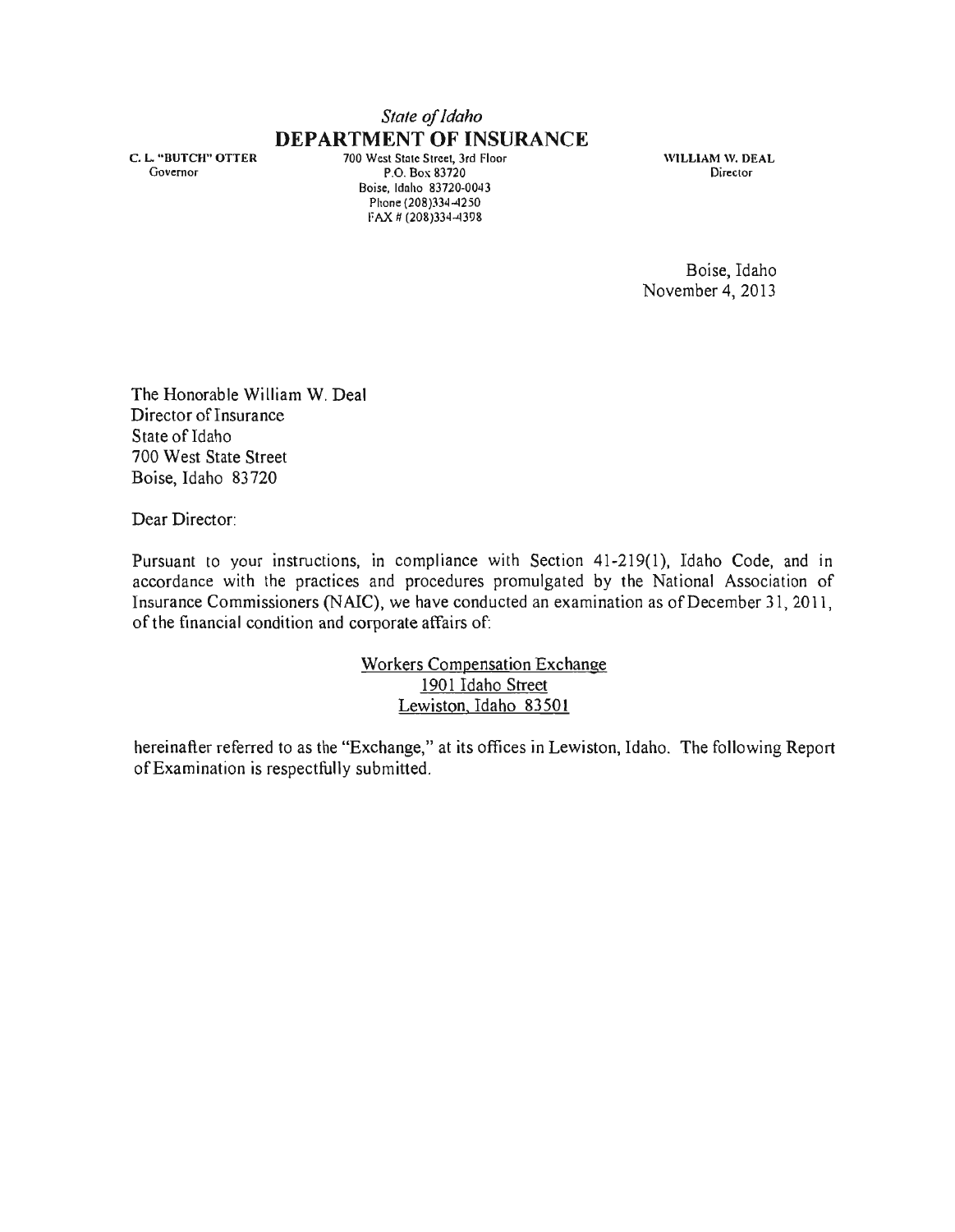### SCOPE OF EXAMINATION

This examination covered the period January 1, 2007, through December 31, 2011. The examination was conducted at the Lewiston, Idaho office of the Exchange by the State of Idaho Department of Insurance. The examination was conducted in accordance with Section 41- 219(1), Idaho Code, the National Association of Insurance Commissioners (NAIC) *Financial Condition Examiners Handbook* and the NAIC *Accounting Practices and Procedures Manual.* 

All accounts and activities of the Exchange were considered in accordance with the NAIC's riskfocused examination process. The NAIC *Financial Condition Examiners Handbook* requires that we plan and perform the examination to evaluate the financial condition and identify prospective risks of the Exchange by obtaining information about the Exchange including corporate governance, identifying and assessing inherent risks within the Exchange and evaluating system controls and procedures used to mitigate those risks. An examination also includes assessing the principles used and significant estimates made by management, as well as evaluating the overall financial statement presentation, management's compliance with Statutory Accounting Principles and NAIC *Annual Statement Instructions* as governed and prescribed by Idaho law.

A Letter of Representation was signed by the Exchange attesting to its ownership of all assets and to the nonexistence of unrecorded liabilities or contingent liabilities.

There was some reliance placed on the work performed by the internal audit staffs of Clearwater Paper Corporation and Potlatch Corporation for the year 2011.

In addition to the Report of Examination, a Management Letter was issued to the Exchange by the Department which covered items that were not included in the Report, due to the materiality threshold, items that were related to proprietary/operational issues, as well as minor accounting and/or annual statement reporting corrections.

### PRIOREXAMlNATION

The prior financial examination was conducted by the Idaho Department of Insurance covering the period January 1, 2002 through December 31,2006.

A review was made to ascertain what action was taken by the Exchange with regard to comments and recommendations made by the Department in the prior examination report. Unless otherwise mentioned in the *Comments and Recommendations* section of this report, the prior report exception was adequately addressed by the Exchange.

### HISTORY AND DESCRIPTION

The Exchange was organized as a reciprocal insurer under Title 41, Chapter 29, Idaho Code and commenced operations on August 1,1918.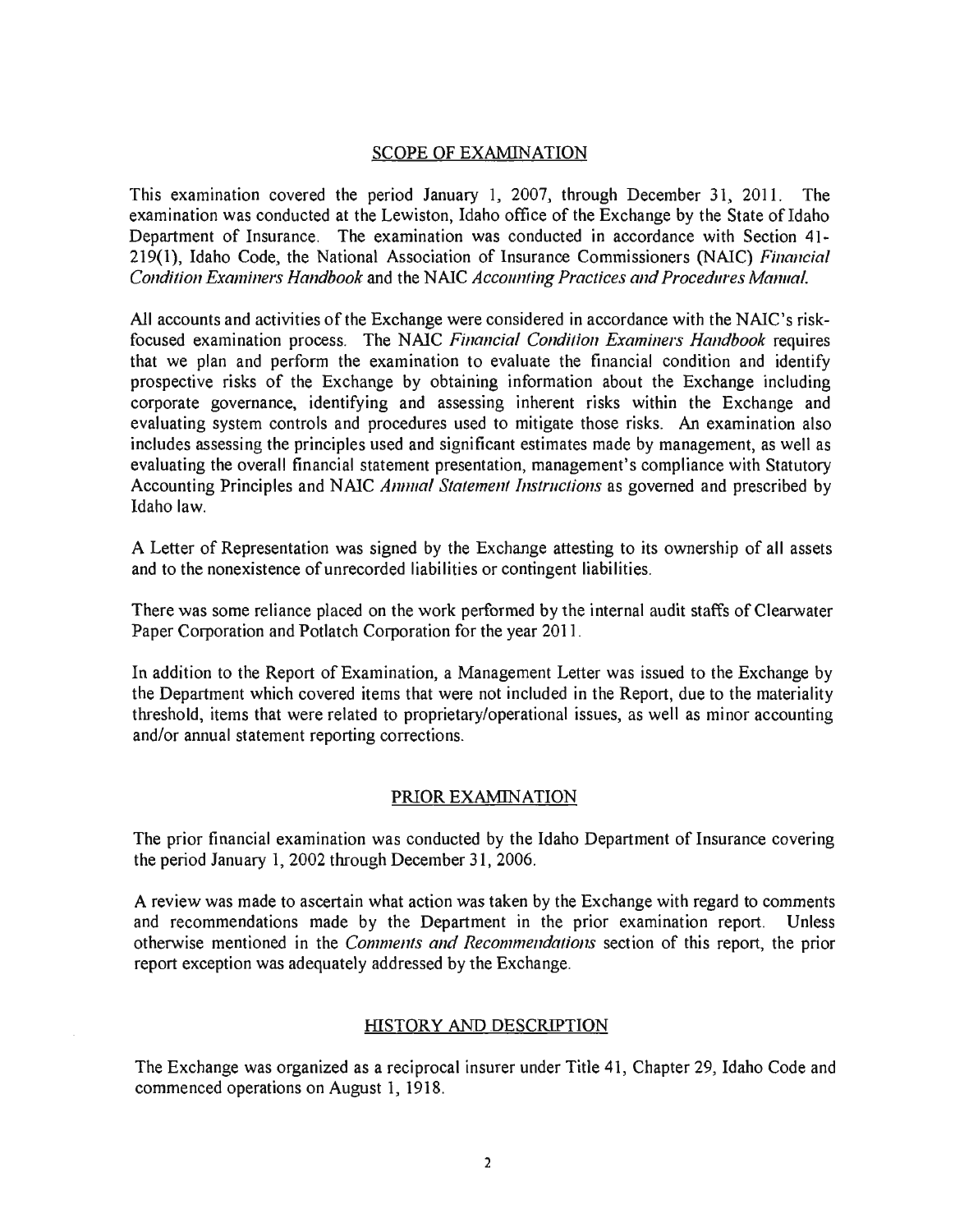The Exchange was founded for the purpose of providing workers compensation insurance for the employees of an association of businesses that engage in the forest products industry in the State of Idaho. The businesses for which coverage is provided are known as the "Subscribers". The Subscribers formed the Exchange, and operate it as a not-for-profit insurance exchange.

The following businesses were Subscribers to the Exchange as of December 31, 2011 :

| Bennett Lumber Products, Inc. | J. I. Morgan, Inc.     |
|-------------------------------|------------------------|
| Clearwater Paper Corporation  | Potlatch Corporation   |
| Idaho Forest Group, Inc.      | Stimson Lumber Company |

The Exchange is managed by an Attorney-in-Fact with authority granted under powers of attorney executed by each Subscriber.

Each Subscriber is independent of the others and is responsible for its own losses up to \$200,000 per claim. The Subscribers are subject to additional assessments of funds needed to meet the obligations of the Exchange, and each may be required to pay a sum equal to one year's annual premium in the event its losses and loss adjustment expenses exceed its annual paid-in premiums. In the event that an individual Subscriber should be unable to meet its premium obligations, the other Subscribers may be assessed additional premiums to cover the default.

The Subscribers' premiums are based on monthly payroll, actual losses incurred, and expenses of the Exchange offset b y interest income. The premiums are calculated on a retrospective basis and are considered earned when written.

# MANAGEMENT AND CONTROL

# General

Management and control of the Exchange are guided by an advisory committee known as the "Trustees" of the Exchange. The Trustees consist of six persons, appointed by the Subscribers. Each Subscriber is entitled to one vote for a Trustee for each \$100,000 of annual payroll based upon the calendar year next preceding the year in which the vote is taken. The Trustees agreed to meet annually during the second week in June.

The basic duties of the Trustees, which comply with Section 41-2920, Idaho Code, are set forth in the Subscriber agreement as noted below:

- Supervise the finances and investments of the Exchange.
- Supervise the operations of the Exchange to the extent necessary to assure conformity with the Amended Subscribers Agreement and with the Power of Attorney between each Subscriber and the Attorney-in-Fact.
- Provide an office and personnel and such other assistance needed by the Attorney-in-Fact to carry out the duties and operations of the Exchange.
- Secure the audit of the accounts and records of the Exchange and of the Attorney-in-Fact.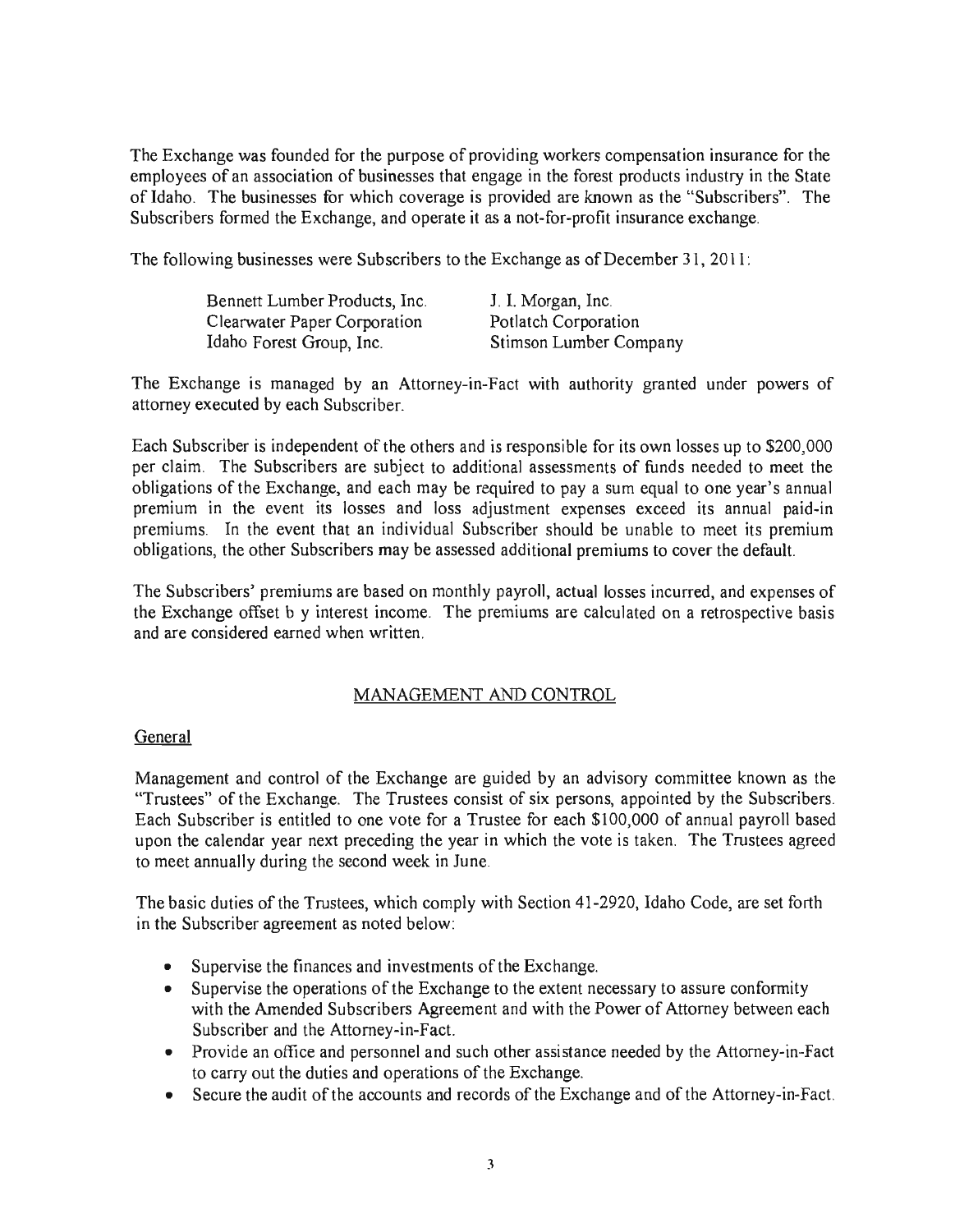• Fix and determine the compensation to be paid to the Attorney-in-Fact and the other employees of the Exchange.

# Board of Trustees

At year-end 2011, the following persons were serving on the Board of Trustees.

| Name                | Position                                                     |
|---------------------|--------------------------------------------------------------|
| Scott Atkinson      | President, Idaho Forest Group, Inc.                          |
| Marc Brinkmeyer     | Chair, Idaho Forest Group, Inc.                              |
| <b>Eric Cremers</b> | Chief Financial Officer, Potlatch Corporation                |
| Robert DeVleming    | Division Vice President, Clearwater Paper Corporation        |
| Robert Jahns        | Director Human Resources, Bennett Lumber Products, Inc.      |
| Ken Colyer          | Operational Accounting Manager, Clearwater Paper Corporation |

Subsequent to the examination date, Marc Brinkmeyer and Robert DeVleming no longer served as Trustees. They were replaced by Beti Becker, Idaho Forest Group, Inc. and Scott Corbit, Esquire, Clearwater Paper Corporation. For the 2013-2014 term, Eric Cremers and Robert Jahns were replaced by Sean Hoagland, Potlatch Corporation, and Teresa Quimby, Bennett Lumber Products, Inc.

# Officers:

The following persons were serving as officers of the Exchange as of December 31, 2011:

| Name           | Position                    |
|----------------|-----------------------------|
| Scott Atkinson | President                   |
| Todd Blake     | Secretary, Attorney-in-Fact |

### Committees

The Board of Trustees also serves as the Exchange's Audit Committee pursuant to IDAPA 18.01.62.010.03. The Exchange does not have any other committees.

### Conflict of Interest

The Exchange adopted a conflict of interest policy on June 12, 1997 that required the Trustees and the Attorney-in-Fact to complete a statement of any conflicts or possible conflicts with the performance of their duties and responsibilities. The statements completed during the examination period appeared to appropriately disclose any conflicts or possible conflicts of interest.

### Contracts and Agreements

The Exchange purchased its claims management system from the DAVID Corporation. An end user agreement between the Exchange and DAVID Corporation was signed on January 21, 1999.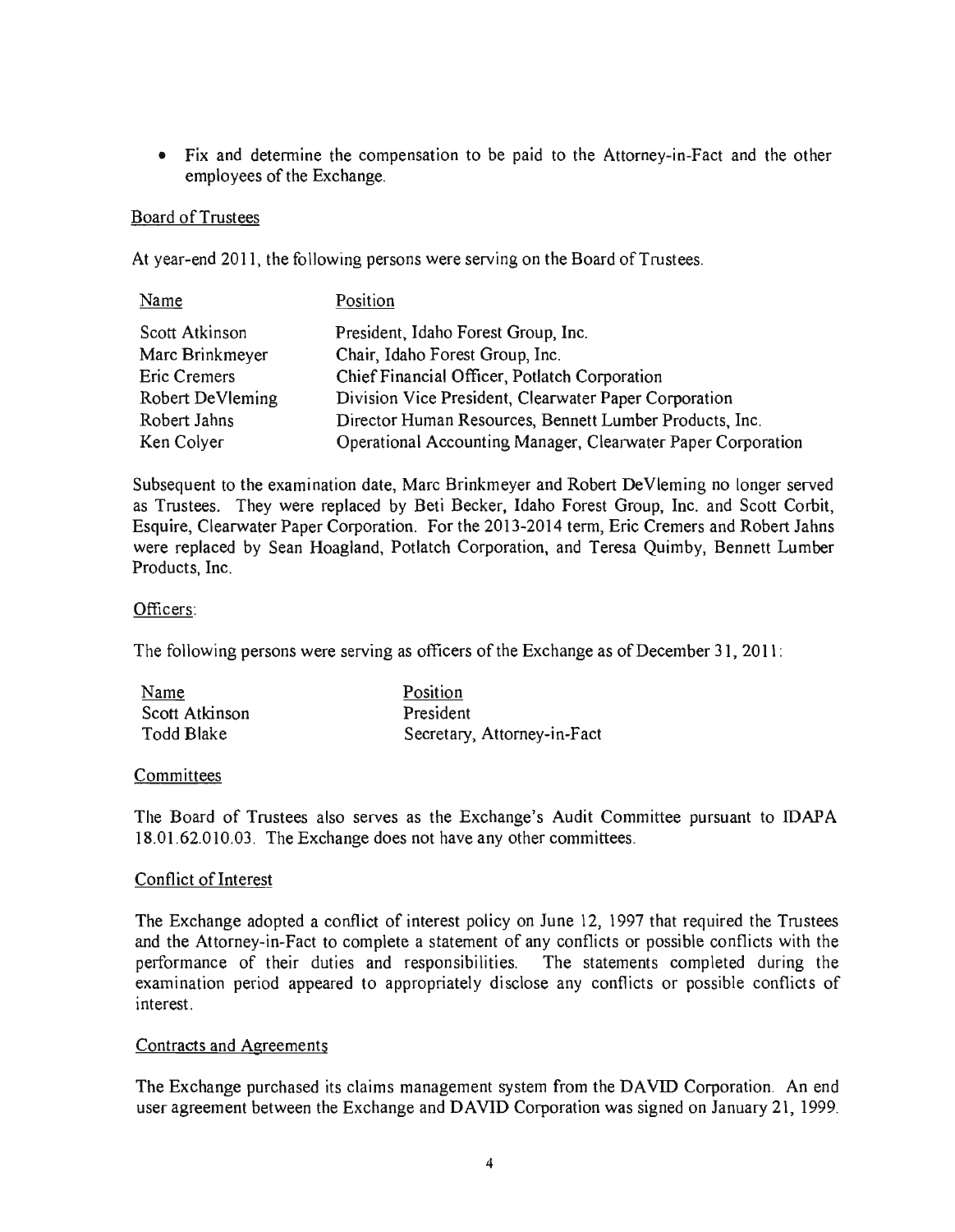This agreement granted the Exchange a license to use the software on its personal computers and/or file servers. A software maintenance agreement complements the end user agreement. Either party may terminate the agreements by giving at least thirty days written notice.

During 2000, the Exchange entered into an Employee Benefit and Payroll Services Agreement with Potlatch Corporation. Under the agreement, the Exchange's employees were permitted to participate in Potlatch's employee benefit plans. Potlatch was responsible for preparing and filing payroll related federal and state tax reports on behalf of the Exchange. The Exchange reimbursed Potlatch for direct payroll costs, taxes, plus a fixed monthly fee. Either party may terminate the agreement on thirty days notice, with or without cause. After Potlatch Corporation spun off its paper and tissue division, Clearwater Paper Corporation assumed administration of the agreement in 2008.

Subsequent to the examination date, the Employee Benefit and Payroll Services Agreement was terminated effective December 31,2012.

# CORPORATE RECORDS

### Power of Attorney and Subscriber Agreements

The Exchange is a reciprocal insurer and as such, provides insurance through an Attorney-in-Fact. Because of this, there are no articles of incorporation or bylaws. The general policies, procedures and guidelines typically included in the articles of incorporation and bylaws are instead provided to the Exchange through its Power of Attorney and the Subscriber Agreements.

The Power of Attorney and Subscriber agreements were not amended during the examination period.

### Minutes of Meetings

A review of the minutes of the meetings of the Board of Trustees for the period January 1. 2007 through December 31, 2011 and subsequent thereto indicated that a quorum was present at all meetings. The Trustees approved the Exchange's investment transactions as required by Section 41-704, Idaho Code.

The minutes of the June 12, 2008 Trustees' meeting indicated the Report of Examination as of December 31, 2006 conducted by the Idaho Department of Insurance was reviewed and discussed.

# FIDELITY BOND AND OTHER INSURANCE

Insurance coverages for the protection of the Exchange were maintained during the period covered by the examination. Coverages in effect as of December 31, 2011 included blanket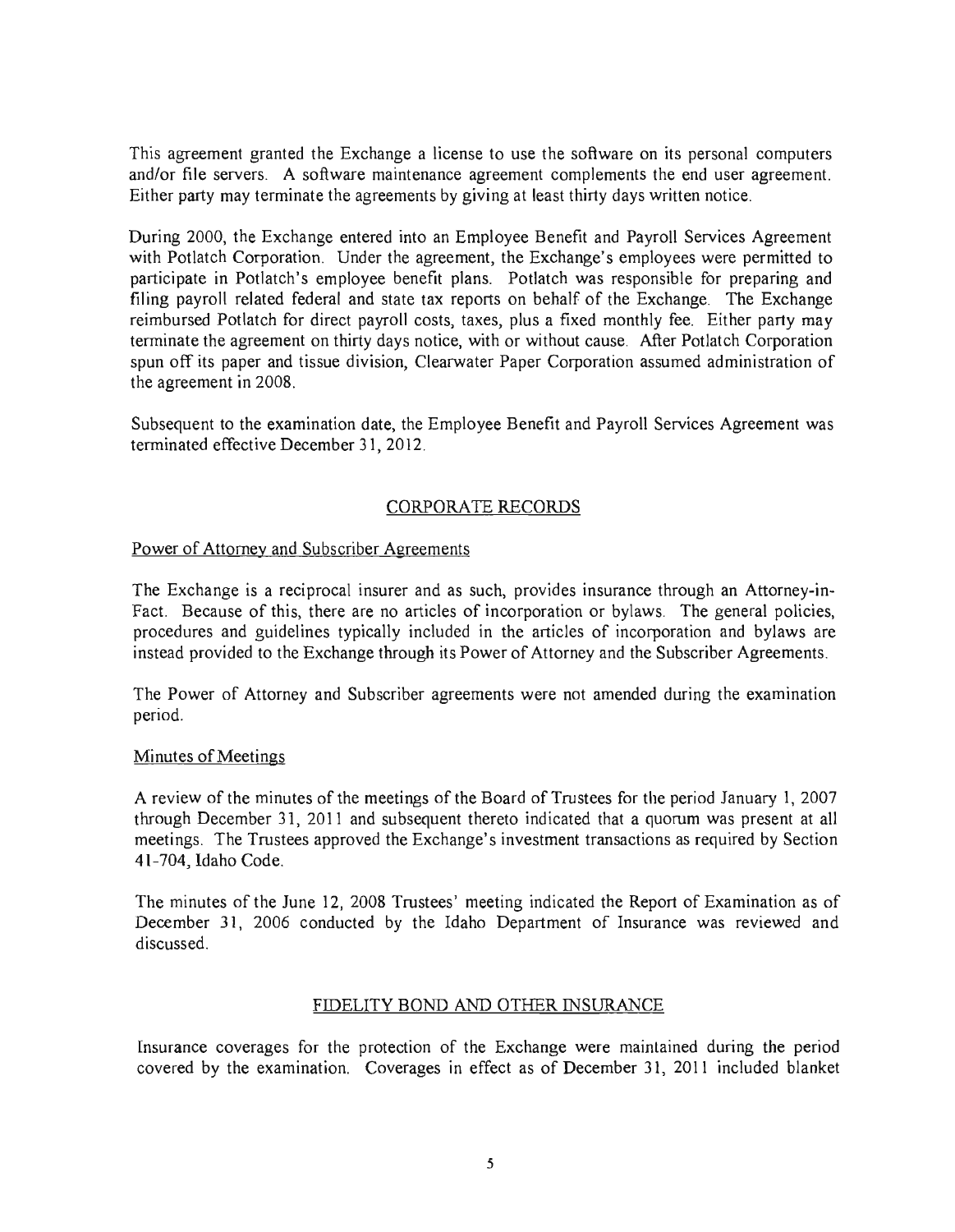crime; surety bonds; business owners, liability, employment practices, hired auto, and employers liability.

The Attorney-in-Fact is covered by a surety bond in the amount of \$25,000 in accordance with Section 41-2912, Idaho Code. The Exchange is covered by a surety bond of \$1,795,000 pursuant to Section 41-3 13 A, Idaho Code.

The protection of the blanket crime policy met the suggested minimum limits recommended by the NAIC *Financial Condition Examiners Handbook* 

The insurance companies providing coverage to the Exchange were licensed or otherwise authorized in the State of Idaho.

# PENSION, STOCK OWNERSHIP AND INSURANCE PLANS

The Employees of the Exchange were provided benefits through the Potlatch Corporation's Salaried Employee Benefit Plan. The benefits included medical and dental benefits, life insurance,  $401(k)$  savings plan, vacation and time off, including accidental death and disability, short-term disability and long-term disability, severance plans, and retirement. The benefits were administered by the Clearwater Paper Corporation under the Employee Benefits and Payroll Services agreement previously discussed.

Subsequent to the examination date, the benefits and services under the Employee Benefits and Payroll Services agreement were terminated effective December 31, 2012. The Exchange obtained similar health, dental, disability and life insurance coverages from Idaho domiciled insurers starting July 1,2012. Also starting July 1, 2012, the Exchange changed its contribution to the employee  $401(k)$  plan. Prior to July 1, 2012, the Exchange had matched 70 percent of the first 6 percent contributed by its employees. The Exchange also contributed 5 percent to each employee's 401(k) plan as a defined contribution. The employees were eligible for severance benefits, offered vacation, and received paid holidays consistent with the prior policy.

### TERRITORY AND PLAN OF OPERATION

The Exchange is licensed only in the State of Idaho as a domestic reciprocal insurer with the business written being limited exclusively to workers compensation insurance.

Only firms that are exclusively engaged in the forest products industry in the State of Idaho are eligible for admission to the Exchange as a "Subscriber". Potential Subscribers must demonstrate an active participation in a lumber industry support group, meet certain standards for the safety of its workers, have adequate financial capacity and stability, and have access to a resource base which will provide for future financial stability.

According to the Subscribers Agreement, new Subscribers can be admitted to the Exchange only upon the unanimous vote of all existing Subscribers, and upon terms and conditions agreed to by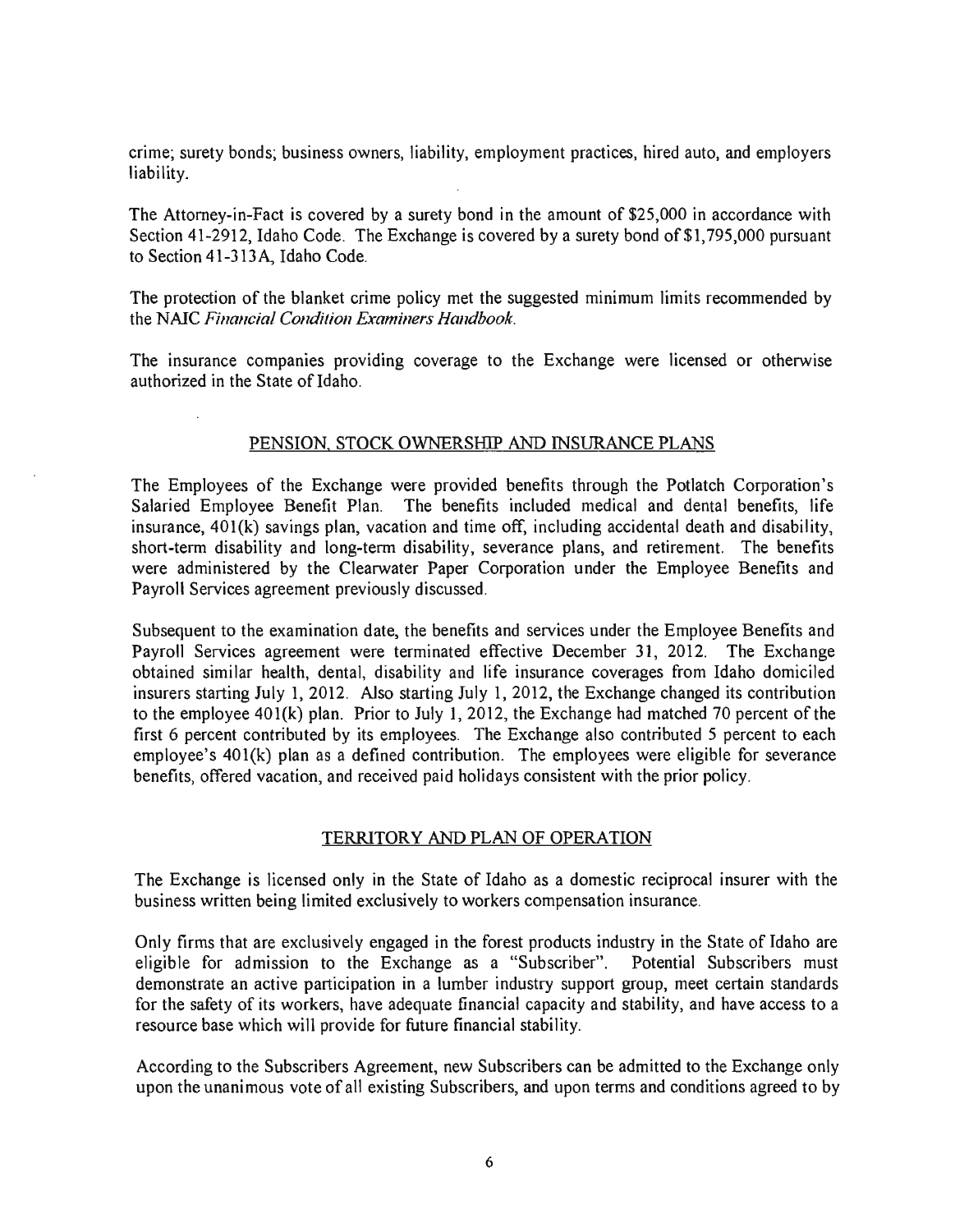the new Subscriber, all of the existing Subscribers, and the Attorney-in-Fact. The Exchange is not currently looking for new Subscribers.

The Exchange has maintained its home office in Lewiston, Idaho, since its inception. All insurance operations are performed at that location.

### STATUTORY AND SPECIAL DEPOSITS

As of December 31, 2011, the examination confirmed with the Idaho Department of Insurance that the Exchange had made provision for the following deposits to be held in trust for the protection of all its policyholders and/or creditors through said office of the Director of Insurance, State of Idaho, in compliance with Sections 41-316A, 41-803 and 41-804, Idaho Code.

| Description                                | Par<br>Value       | Market<br>Value | Statement<br>Value |
|--------------------------------------------|--------------------|-----------------|--------------------|
| FNMA, 1.25%, 9/28/2015                     | \$501,000          | \$502,030       | \$501,000          |
| Federal Farm Credit Banks, 2.125%, 12/5/16 | 500,000            | 522,485         | 493,595            |
| Idaho Health Facs, 4.5%, 12/31/37          | 500,000            | 507,330         | 500,000            |
| Total:                                     | <u>\$1,501,000</u> | \$1,531,845     | \$1,494,595        |

# GROWTH OF THE EXCHANGE

The Exchange's growth for the years indicated, as taken from its Annual Statements, is shown in the following schedule:

|                        |              | Capital &      | <b>Net</b>   |
|------------------------|--------------|----------------|--------------|
| <b>Admitted Assets</b> | Liabilities  | <b>Surplus</b> | Income(Loss) |
| \$10,738,106           | \$10,392,200 | \$345,906      | \$69,419     |
| 8,965,652              | 8,899,736    | 65,916         | 117,937      |
| 9,028,667              | 8,625,079    | 403,588        | 137,747      |
| 9,885,670              | 9,358,753    | 526,917        |              |
| 10,470,110             | 9,855,129    | 614,981        | 0            |
|                        |              |                |              |

\* As determined by Examination.

In 2010 and 2011, net income of \$0 was reported. This is because the Exchange, as a reciprocal insurer, only assessed its subscribers an amount to equal \$0.00 net income. The Exchange retained 100 percent of its interest and dividend income through May 31, 2009 and 20 percent from June 1, 2009 through December 31, 2009. This has allowed the Exchange to weather market changes in its common stock investments. No interest or dividend income was retained starting in 2010, and none is expected to be retained for the foreseeable future.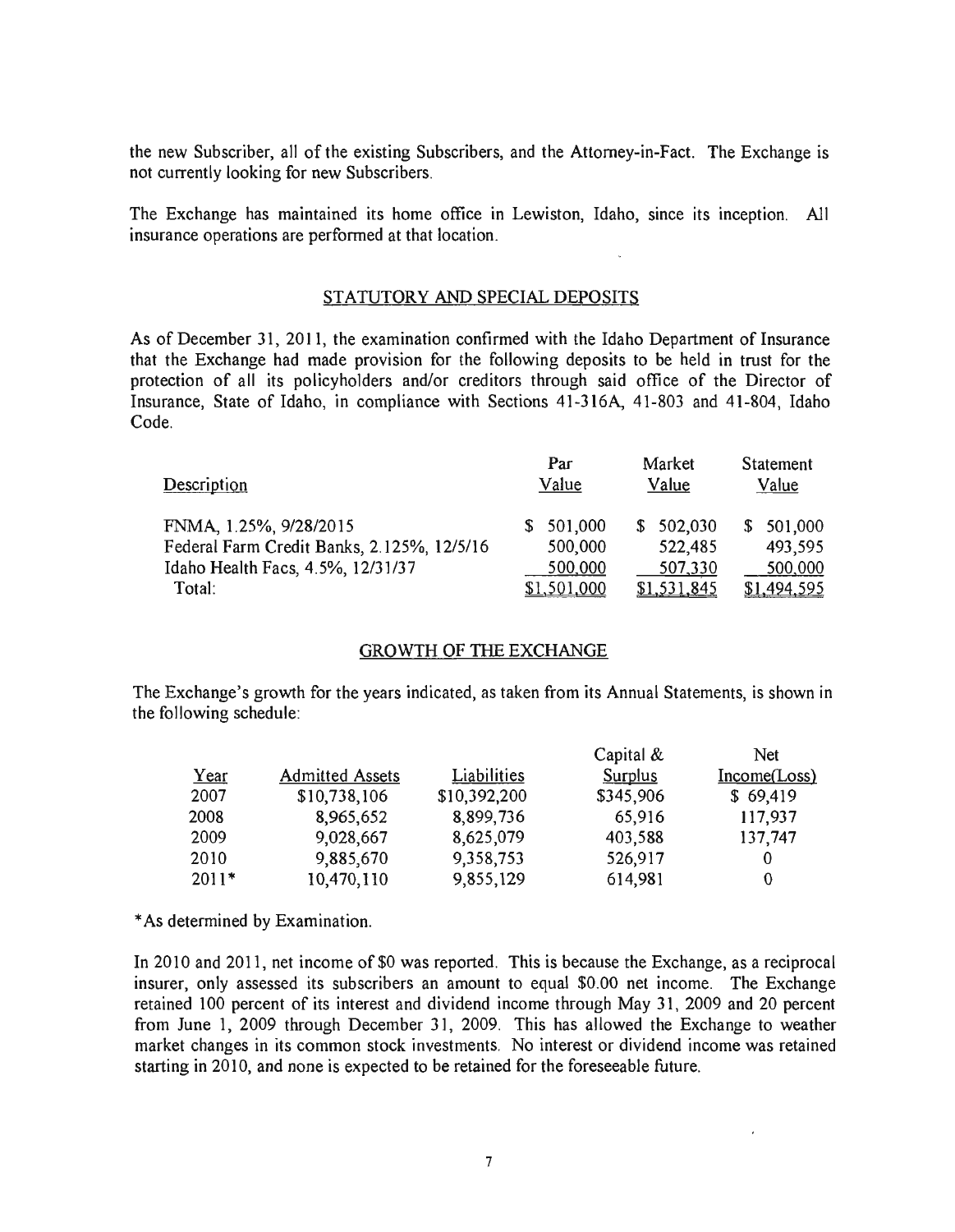#### LOSS EXPERIENCE

The ratios of claims and underwriting expenses incurred to premiums earned shown in the following schedule were derived from amounts reported in the Exchange's Annual Statements:

|         |             |                 |              | Ratio of     |
|---------|-------------|-----------------|--------------|--------------|
|         |             |                 |              | Losses and   |
|         |             |                 | Losses and   | Underwriting |
|         |             |                 | Underwriting | Expenses to  |
| Year    | Premiums    |                 | Expenses     | Premiums     |
|         | Earned      | Losses Incurred | Incurred     | Earned       |
| 2007    | \$4,762,242 | \$4,325,794     | \$805,024    | 107.75%      |
| 2008    | 3,055,906   | 3,001,359       | 316,508      | 108,58%      |
| 2009    | 3,496,564   | 2,697,489       | 832,441      | 100.96%      |
| 2010    | 4,641,225   | 3,859,094       | 905,174      | 102.66%      |
| $2011*$ | 4,334,710   | 3,607,842       | 868,076      | 103.26%      |

\* As determined by Examination.

#### **REINSURANCE**

#### Assumed

The Exchange did not assume any reinsurance business during the examination period.

#### Ceded

Pursuant to the Subscribers Agreement, each Subscriber is responsible for the first \$200,000 of loss for an injury to any one person. The Subscribers collectively are responsible for losses between \$200,000 and \$1,000,000 for injury to anyone person, with each Subscriber's responsibility to be based upon its pro rata share of the payroll of all of the Subscribers. The Exchange shall obtain commercial reinsurance for losses above \$1,000,000 per accident.

In this connection, the Exchange obtained specific excess workers' compensation and employers' liability insurance through an agreement with Safety National Casualty Corporation, St. Louis, Missouri. The agreement provided coverage on losses in excess of \$1,000,000. The maximum limit of indemnity for workers' compensation was \$25,000,000 per occurrence and \$1,000,000 for employers' liability.

The period of the agreement was April 1, 2011 to April 1, 2012. This agreement renewed previous versions in-force starting in April 1, 2006. The agreement may be cancelled by either party with written notice not less than ninety days prior to the cancellation date, except for nonpayment of premium; cancellation shall become effective ten days after notice is dispatched.

Reinsurance premiums under the agreement are a percentage of the annual remuneration of the employees covered by the Exchange and its Subscribers, plus a minimum deposit premium.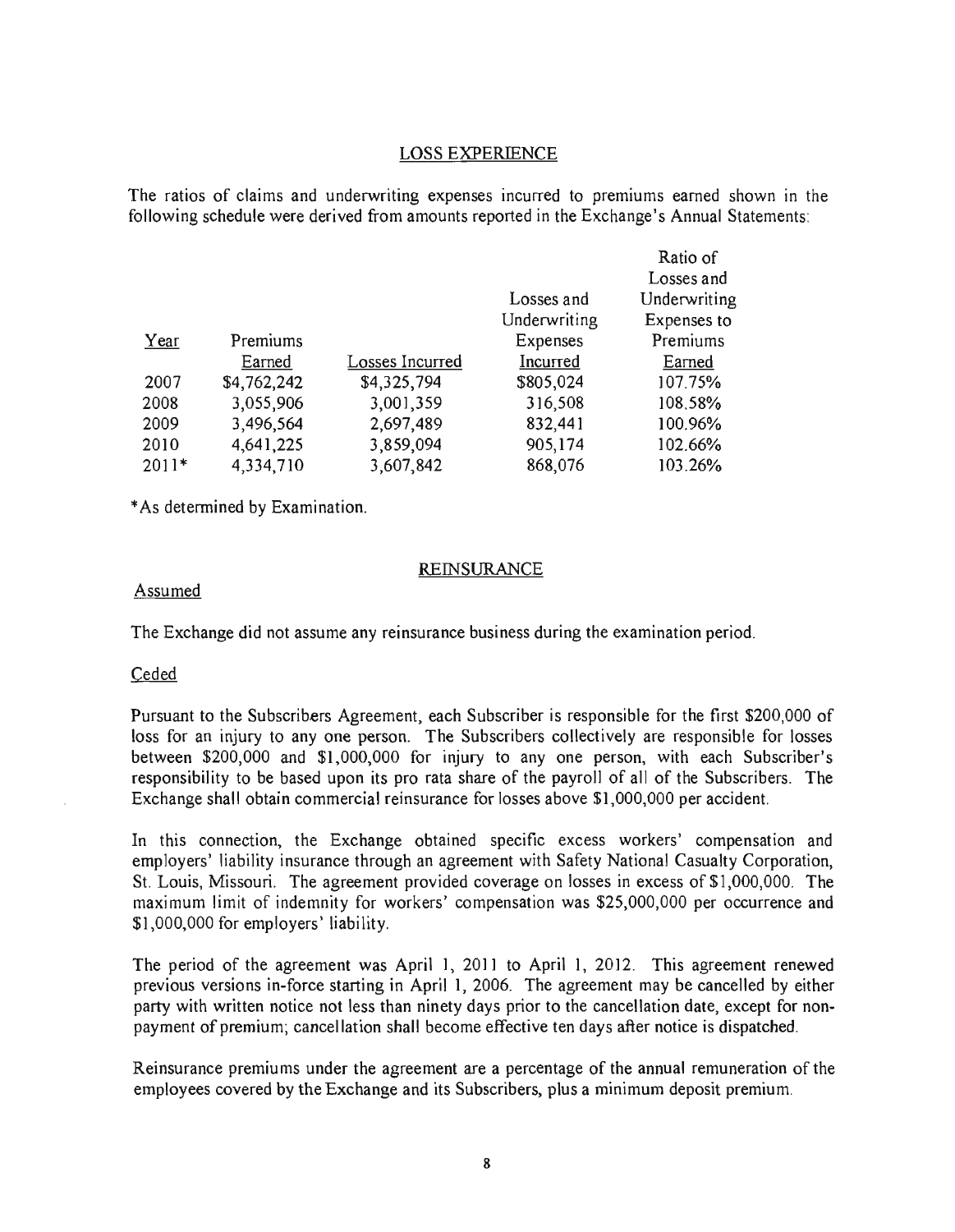Subsequent to the examination date, the Subscribers approved increasing the retention from \$1,000,000 to \$1,250,000 effective April 1,2014.

# INSURANCE PRODUCTS AND RELATED PRACTICES

# Policy Forms and Underwriting

The Power of Attorney grants the Attorney-in-Fact to write workers compensation insurance contracts under the laws of the State of Idaho, among other things. The Power of Attorney, therefore, serves as the "basic policy" of the Exchange. The policy period is indeterminate and not associated with any specific policy period. As previously reported, the Subscriber policies are fully assessable.

# Treatment of Policyholders

The Exchange maintains a complaint register in compliance with Section 41-1330, Idaho Code. There were no complaints filed with the Exchange during the period under examination.

The Exchange has a fraudulent claim procedure in place in compliance with Section 41-290, Idaho Code. According to the Attorney-in-Fact, there were no fraudulent claims identified during the examination period.

### Advertising and Sales Materials

Due to the specialized nature of the Exchange's operations, it does not engage in any type of advertising or promotional activities.

# ACCOUNTS AND RECORDS

### General Accounting

The Exchange utilizes HP ProLiant MLI00 as its hardware platform. The operating system is Windows Server, Standar FE, and Windows XP, Version 2002. Program management software is DAVID Corporation's Renaissance. The claims management system is Renaissance 3.3. Cougar Mountain 12 is used as the general ledger and accounting system. The Exchange utilizes Booke's Complete Package Annual Statement software for preparation of its statutory financial statements.

### Independent Accountants

The Exchange requested and received from the Idaho Department of Insurance exemptions from filing audited financial reports pursuant to IDAPA  $18.01.62.024.01$  throughout the examination period. The Exchange's largest Subscribers, Potlatch Corporation and Clearwater Paper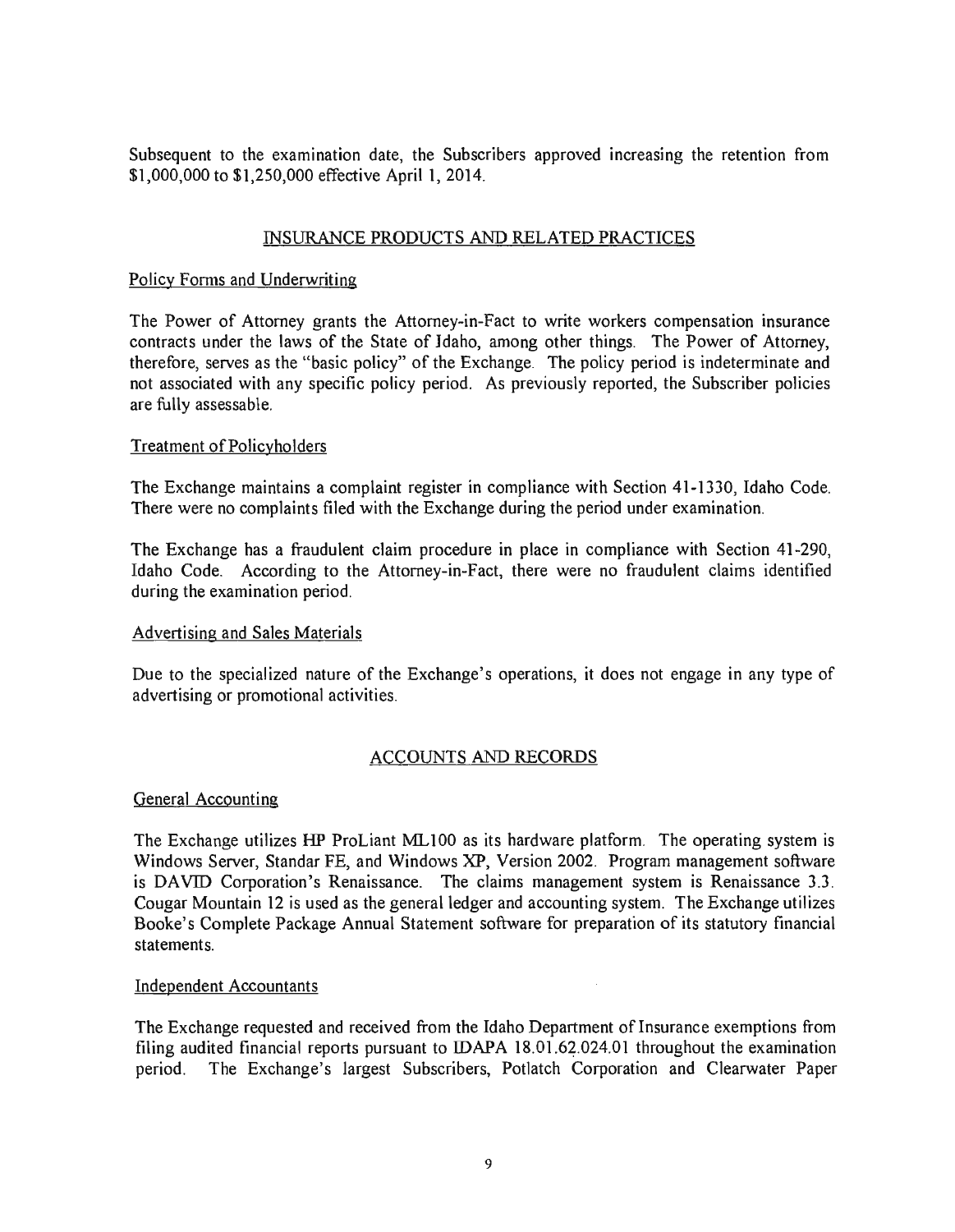Corporation, performed internal audits of the Exchange in lieu of the aforementioned audited financial reports.

# Actuarial Opinion

Todd Blake, CPCU, CPA, MBA, Attorney-in-Fact for the Workers Compensation Exchange, made a statement of actuarial opinion, regarding the unpaid losses and loss adjustment expenses reported by the Exchange in its 2011 annual statement. The opinion stated that Mr. Blake was appointed by the Board of Directors on June 1, 2011 to render the opinion. In correspondence dated November 25, 2011, the Idaho Department of Insurance deemed Mr. Blake to be qualified to sign the 2011 actuarial opinion and would accept the actuarial opinion subject to the following conditions:

- The actuarial opinion be filed in accordance with the NAIC Annual Statement Instructions for Property and Casualty Companies.
- Mr. Blake is required to retain and make available his workpapers for review by the Department's examiners.
- The Department may periodically request supplemental information from the Exchange.
- The actuarial opinion must be filed by March 1, 2012.

In Mr. Blake's opinion, the amounts listed in Exhibit A of the statement of actuarial opinion and recorded in the Annual Statement of the Exchange as of December 31,2011:

- (1) Meet the requirements of the insurance laws of Idaho.
- (2) Are computed in accordance with accepted loss reserving standards and principles.
- (3) Make a reasonable provision for all unpaid loss and loss adjustment expense obligations of the Exchange under the terms of its contracts and agreements.

The actuarial items reported in the 2011 Annual Statement, on which Mr. Blake's opinion was rendered, were as follows:

# Loss Reserves

| 1.             | Reserves for Unpaid Losses (Page 3, Line 1, Column 1)                    | \$8,220,911 |  |
|----------------|--------------------------------------------------------------------------|-------------|--|
| 2.             | Reserve for Unpaid Loss Adjustment Expenses (Page 3, Line 3, Column 1)   | \$1,526,123 |  |
| 3 <sub>1</sub> | Reserve for Unpaid Losses - Direct and Assumed                           |             |  |
|                | (Schedule P, Part 1, Total from Columns 13 and 15, Line 12)              | \$9,332,000 |  |
|                | 4. Reserve for Unpaid Loss Adjustment Expenses - Direct and Assumed      |             |  |
|                | (Schedule P, Part 1, Totals from Columns 17, 19, and 21, Line 12)        | \$1,526,000 |  |
| $5_{-}$        | Retroactive Reinsurance Reserve Assumed                                  |             |  |
|                | (Page 3, Write-in Item)                                                  |             |  |
| 6.             | Other Loss Reserve items on which the Appointed Actuary is expressing an |             |  |
|                | Opinion.                                                                 |             |  |
|                |                                                                          |             |  |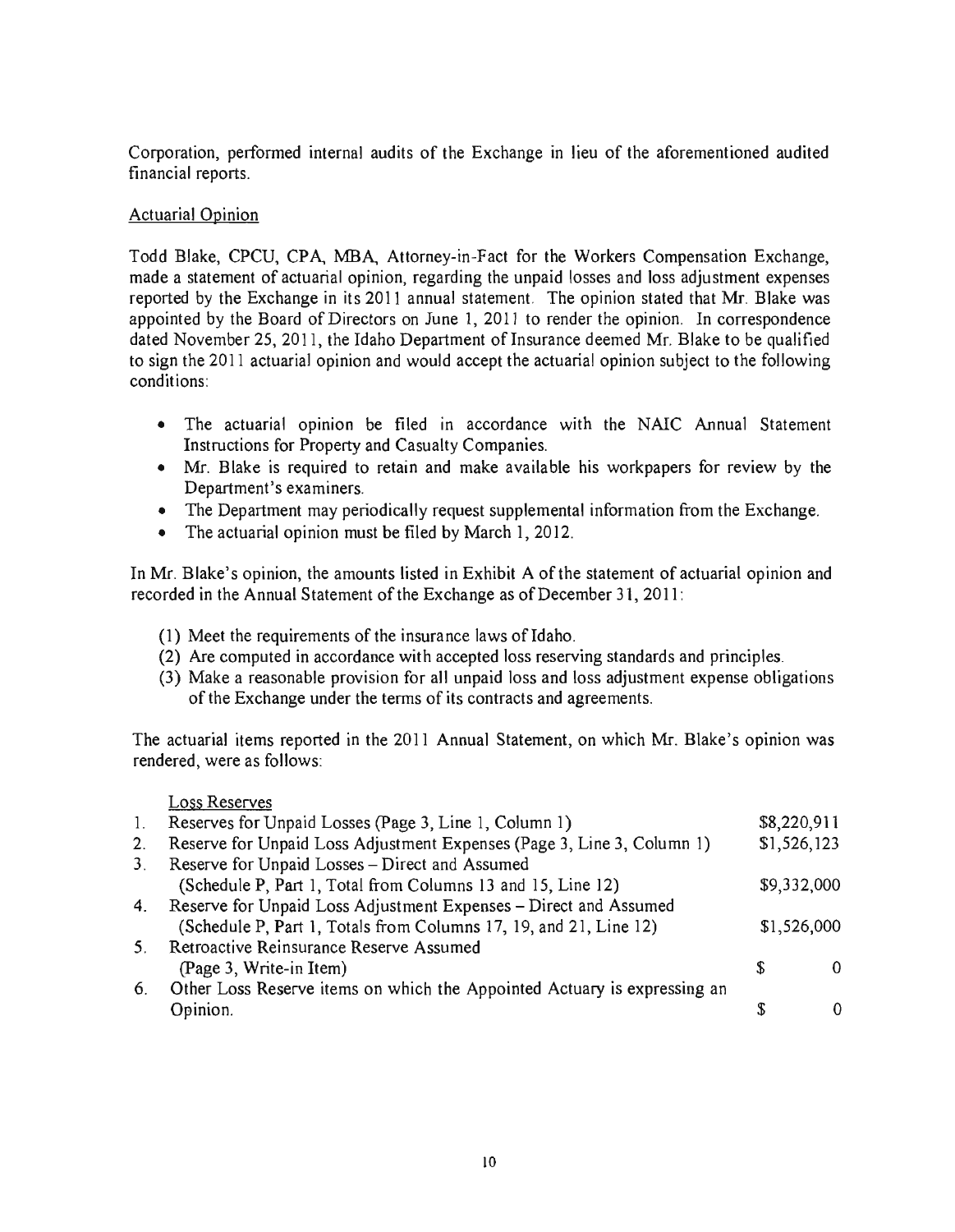Premium Reserves

| Reserve for Direct and Assumed Unearned Premiums for Long Duration |               |  |
|--------------------------------------------------------------------|---------------|--|
| Contracts                                                          |               |  |
| 8. Reserve for Net Unearned Premiums for Long Duration Contracts   | $\mathcal{S}$ |  |
| 9. Other Premium Reserve items on which the Appointed Actuary is   |               |  |
| Expressing an Opinion                                              | Æ.            |  |

The Idaho Department of Insurance deemed Todd Blake, the Attorney-in-Fact, qualified to sign the actuarial report for all years under examination. Mr. Blake was appointed by the Board of Trustees pursuant to NAIC *Annual Statement Instructions Property and Casualty.* 

# FINANCIAL STATEMENTS

The financial section of this report contains the following statements:

Balance Sheet as of December 31,2011.

Statement of Income, for the Year Ending December 31, 2011.

Capital and Surplus Account, for the Year Ending December 31,2011.

Reconciliation of Capital and Surplus Account, December 31,2006, through December 31, 2011.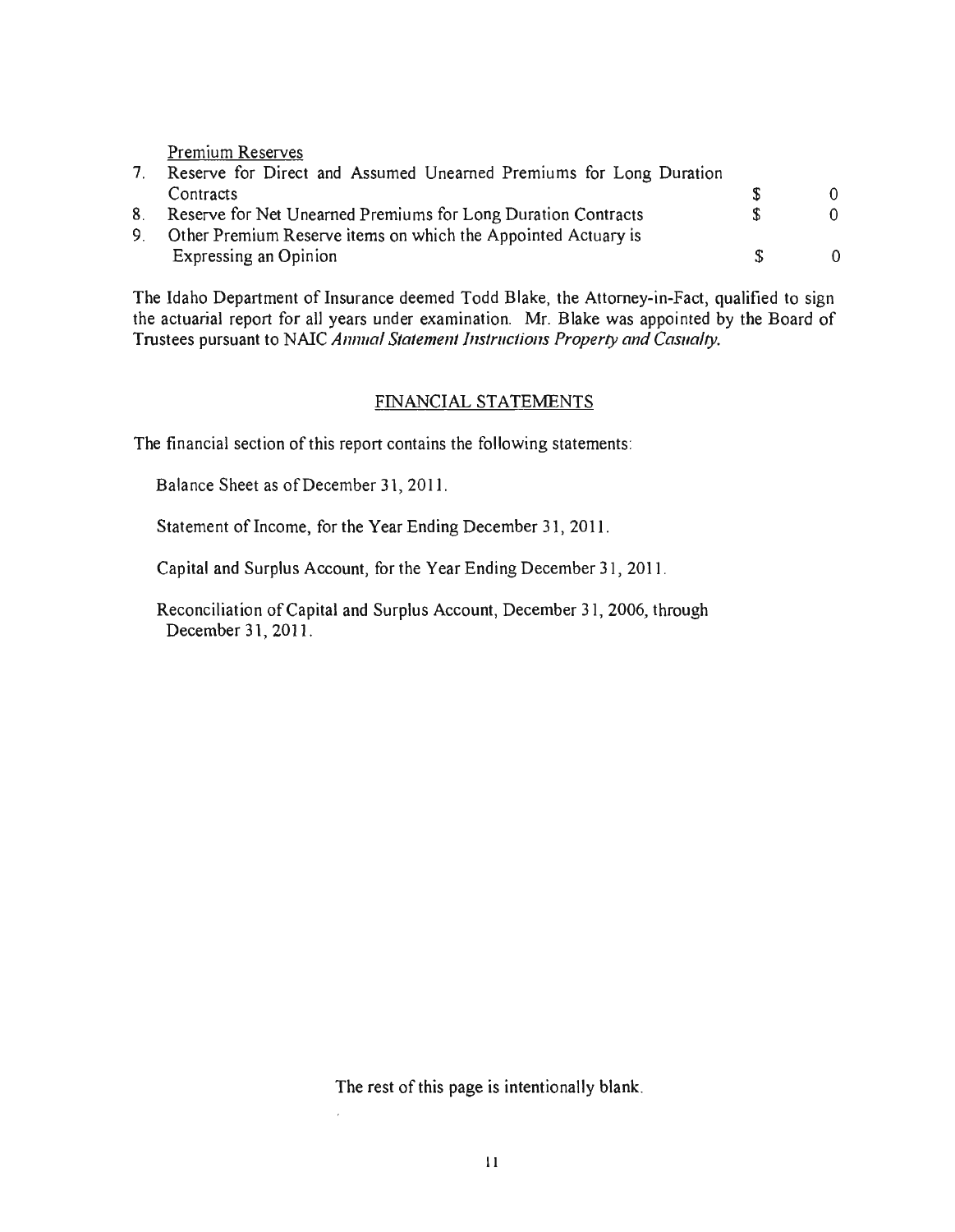# BALANCE SHEET

# As of December 31,2011

# **ASSETS**

|                                                         |             | Non Admitted |   |              |
|---------------------------------------------------------|-------------|--------------|---|--------------|
|                                                         | Assels      | Assels       |   | Net Admitted |
| <b>Bonds</b>                                            | \$4.974,595 | S            | 0 | \$4.974.595  |
| Common stocks                                           | 808.063     |              | 0 | 808,063      |
| Real estate: Properties occupied by the Exchange        | 10.729      |              | 0 | 10.729       |
| Cash, cash equivalents and short-term investments       | 3.704,804   |              | 0 | 3,704,804    |
| Investment income due and accrued                       | 20,703      |              | 0 | 20.703       |
| Uncollected premiums and agents' balances in the course |             |              |   |              |
| of collection                                           | 821.396     |              |   | 821.396      |
| Amounts recoverable from reinsurers                     | 73,773      |              | 0 | 73,773       |
| Net deferred (ax asset                                  | 324,473     | 276,559      |   | 47,914       |
| Electronic data processing equipment and software       | 2.710       |              | O | 2.710        |
| Furniture and equipment, including health care delivery |             |              |   |              |
| assets                                                  | 5,423       |              |   | 5,423        |
| <b>Tolals</b>                                           |             | \$276,559    |   | \$10,470,110 |

# LIABILITIES. SURPLUS AND OTHER FUNDS

| Losses                                 | \$8,220,911  |
|----------------------------------------|--------------|
| Loss adjustment expenses               | 1.526.123    |
| Other expenses                         | 30,496       |
| Taxes, licenses and fees               | 77,599       |
| Total liabilities                      | \$9,855,129  |
| Subscriber Deposit                     | 602.049      |
| Unassigned funds (surplus)             | 12,932       |
| Total Surplus as regards policyholders | \$614.981    |
|                                        | \$10,470,110 |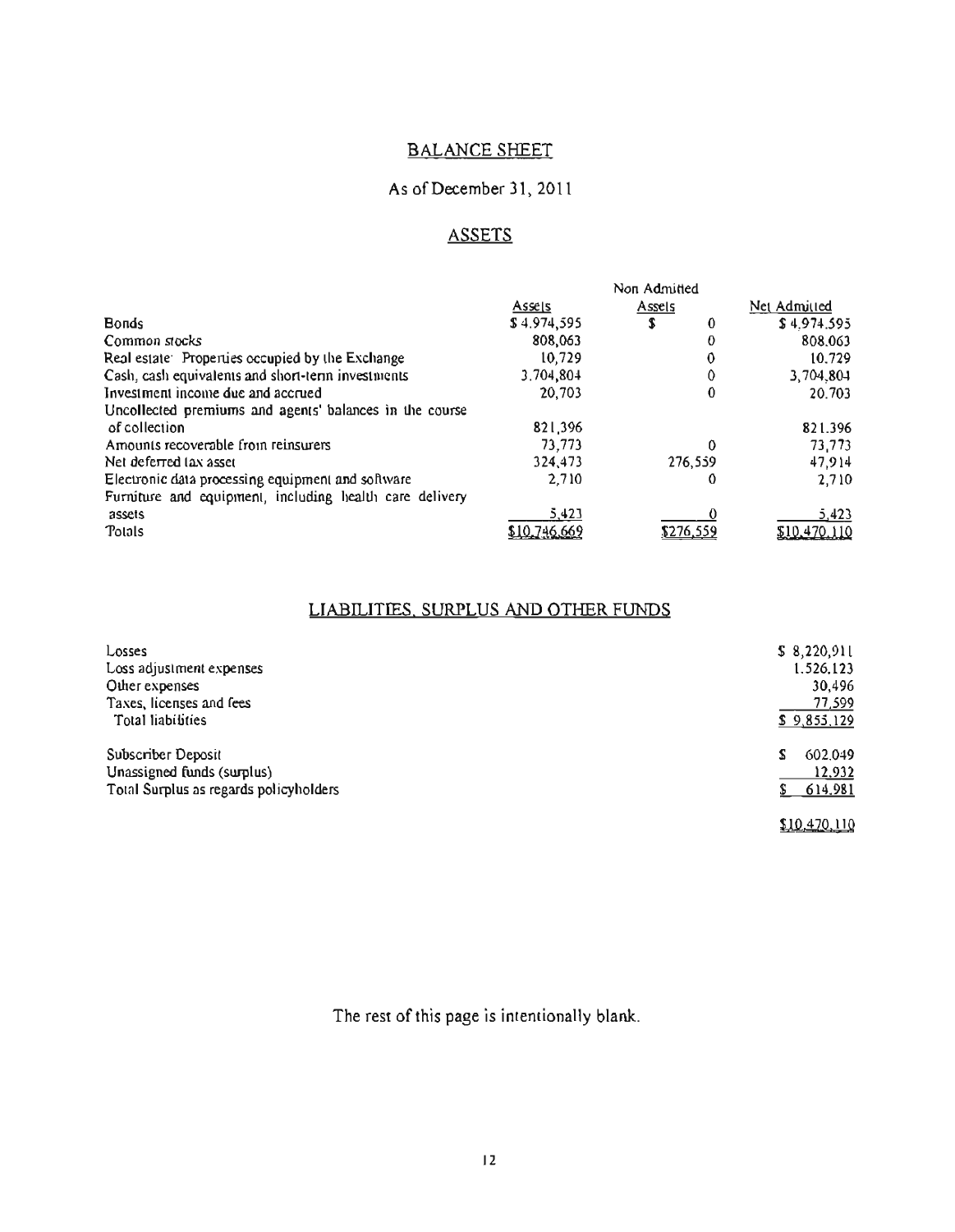# STATEMENT OF INCOME

# For the Year Ending December 31,2011

|                                                        | Per Examination and<br>Per Exchange |
|--------------------------------------------------------|-------------------------------------|
| Premiums earned                                        | \$4,334,710                         |
| Losses incurred                                        | 3,607,842                           |
| Loss adjustment expenses incurred                      | 540,767                             |
| Other underwriting expenses incurred                   | 327,309                             |
| Total underwriting deductions<br>Net underwriting loss | \$4,475,918<br>\$(141.208)          |
| Net investment income earned                           | 136.120<br>S                        |
| Net realized capital losses                            | 1,889                               |
| Net investment gain                                    | 138,009                             |
| Excess reserves on claimant                            | 3,199                               |
| Total other income                                     | 3.199                               |
| Net income                                             |                                     |

# CAPITAL AND SURPLUS ACCOUNT

# For the Year Ending December 31, 2011

|                                                         | Рег<br>Exchange |          | Examination<br>Changes |   | Per<br>Examination |           |  |
|---------------------------------------------------------|-----------------|----------|------------------------|---|--------------------|-----------|--|
| Capital and surplus, December 31, 2010                  | \$526.917       |          |                        |   |                    | \$526,917 |  |
| GAINS AND (LOSSES) IN SURPLUS                           |                 |          |                        |   |                    |           |  |
| Net income                                              |                 | $\Omega$ | S                      | 0 | S                  | $\bf{0}$  |  |
| Change in net unrealized capital gains                  |                 | 76,587   |                        | 0 |                    | 76,587    |  |
| Change in net deferred income tax                       | (935)           |          |                        |   |                    | (935)     |  |
| Change in nonadmitted assets                            | 12.412          |          |                        |   |                    | 12,412    |  |
| Change in surplus as regards policyholders for the year | \$88,064        |          |                        |   |                    | \$88.064  |  |
| Surplus as regards policyholders. December 31, 2011     | 5614.981        |          |                        |   |                    | 5614981   |  |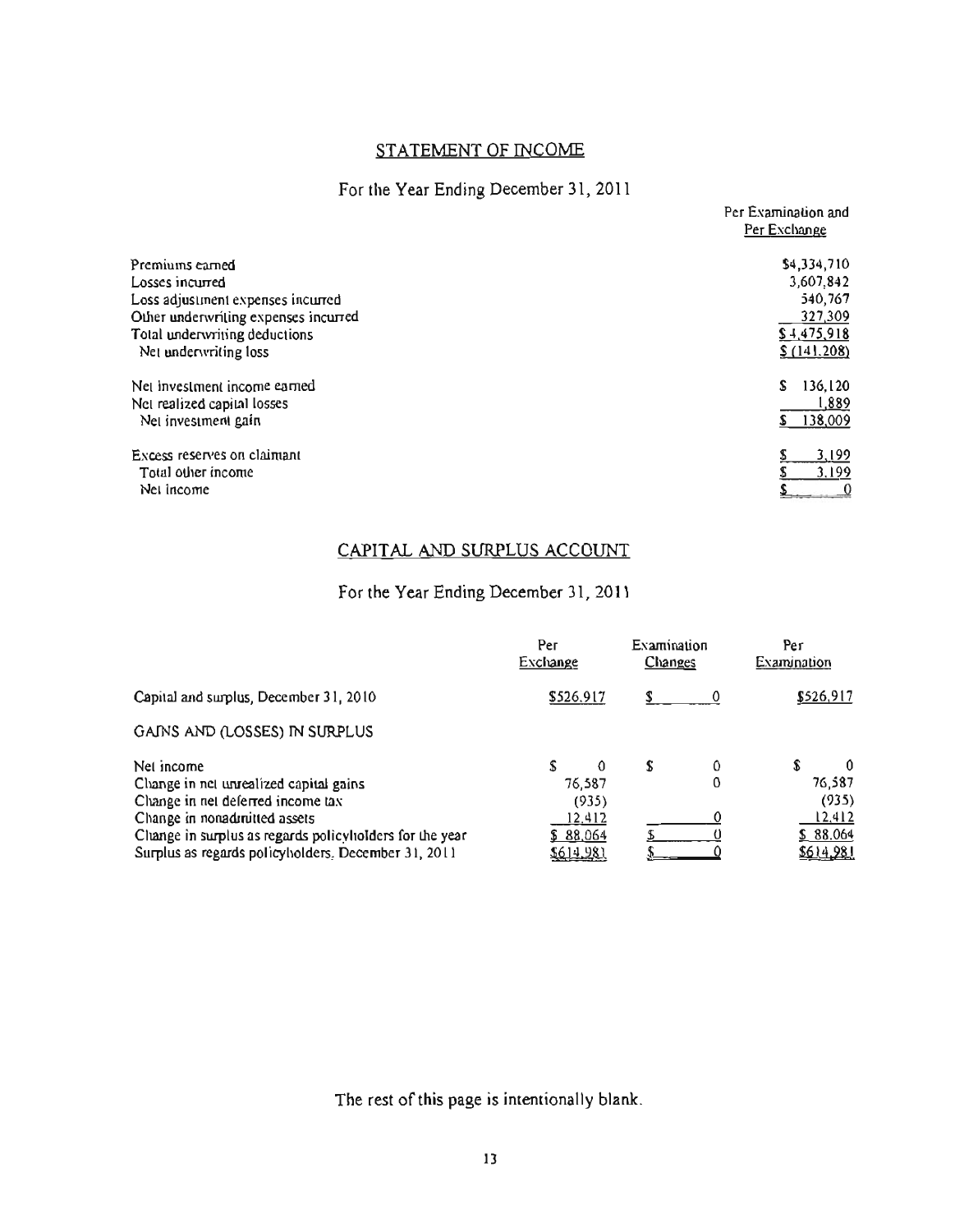# RECONCILIATION OF CAPITAL AND SURPLUS ACCOUNT

# December 31, 2006 Through December 31, 2011

|                                                                                       | 2007      | 2008        | 2009      | 2010           | 2011           |
|---------------------------------------------------------------------------------------|-----------|-------------|-----------|----------------|----------------|
| Capital and Surplus,<br>December 31, previous year                                    | \$246,477 | \$345,906   | \$65.916  | \$403.588      | \$526,917      |
| GAINS AND (LOSSES) IN<br><b>SURPLUS</b>                                               |           |             |           |                |                |
| Net income<br>Change<br>unrealized<br>net<br>ın                                       | \$69,419  | \$117,937   | \$137,747 | \$<br>$\bf{0}$ | \$<br>$\bf{0}$ |
| capital gains<br>Change in net deferred income                                        | 9,649     | (388, 527)  | 210,861   | 99.611         | 76,587         |
| tax                                                                                   | 15,091    | (99,036)    | (40.084)  | 107            | (935)          |
| Change in nonadmitted assets<br>Change in surplus as regards                          | 5,270     | 89,636      | 29,148    | 23.611         | 12.412         |
| policyholders for the year<br>Surplus<br>regards<br>as<br>policyholders, December 31, | \$99,429  | \$(279,990) | \$337,672 | \$123.329      | \$88.064       |
| current year                                                                          | \$345,906 | 65,916      | \$403,588 | \$526,917      | \$614,981      |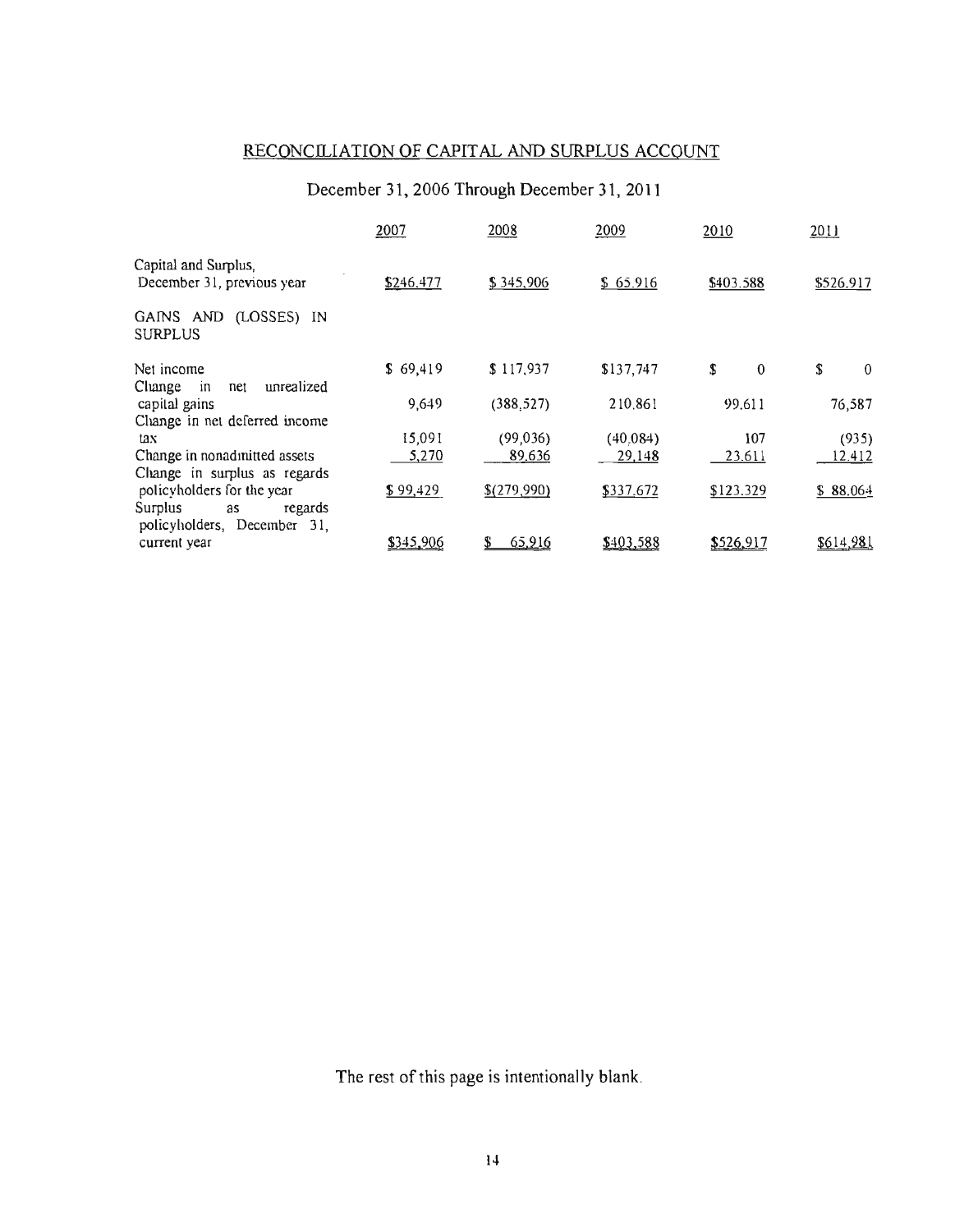### **SUMMARY**

#### Summary

The results of this examination disclosed that as of December 31, 2011, the Exchange had admitted assets of \$10,470,110, liabilities of \$9,855,129 and total surplus as regards policyholders of \$614,981. Therefore, the Exchange's total capital and surplus was in compliance with the minimum capital and surplus requirements of Sections 41-313A and 2930, Idaho Code.

# CONCLUSION

The undersigned acknowledges the assistance and cooperation of the Exchange's Attorney-in-Fact, President of the Board of Trustees, and employees in conducting the examination

Respectfully submitted,

 $\frac{\chi_{\rm on} \; \mathcal{N}_{\rm o}(\mathcal{L})}{\chi_{\rm obs\,Haley,\, CFE}}$ 

Lois Haley, CFE Senior Insurance Examiner Department of Insurance State of Idaho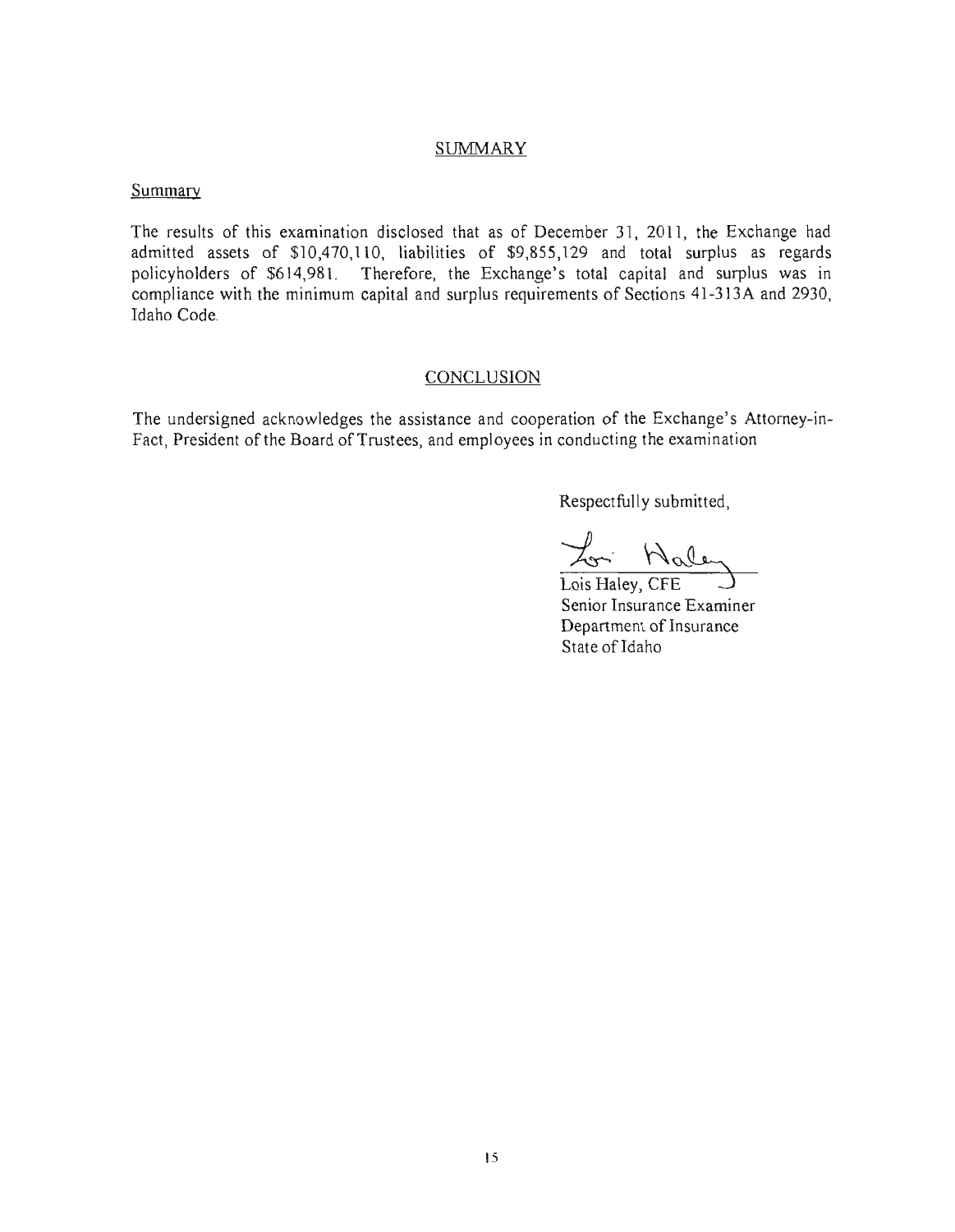#### AFFIDAVIT OF EXAMINER

State of Idaho County of Ada

Lois Haley, being duly sworn, deposes and says that she is a duly appointed Examiner for the Department of Insurance of the State of Idaho. that she has made an examination of the affairs and financial condition of the Workers Compensation Exchange for the period from January I, 2007 through December 31,2011, including subsequent events, that the information contained in the report consisting of the foregoing pages is true and correct to the best of her knowledge and belief, and that any conclusions and recommendations contained in the report are based on the facts disclosed in the examination.

Hale

Lois Haley, CFE Senior Insurance Examiner Department of Insurance State of Idaho

Subscribed and sworn to before mothe 4th day of November, 2013 at Meridian, Idaho

**E**  $\frac{1}{2}$  **P**  $\frac{1}{2}$  *MUL*  $\frac{1}{2}$  *k* **I**<br>I<sub>I</sub> I NOTAR A DE E / 1. J//f L / K  $\int$  commission expires: <u> $\ell$   $\int$   $\ell$   $\rightarrow$   $\ell$   $\ell$ </u> **...... ,** ~ 0 F **IU** ~ **"" .... ·'4', ......... 1.'"**